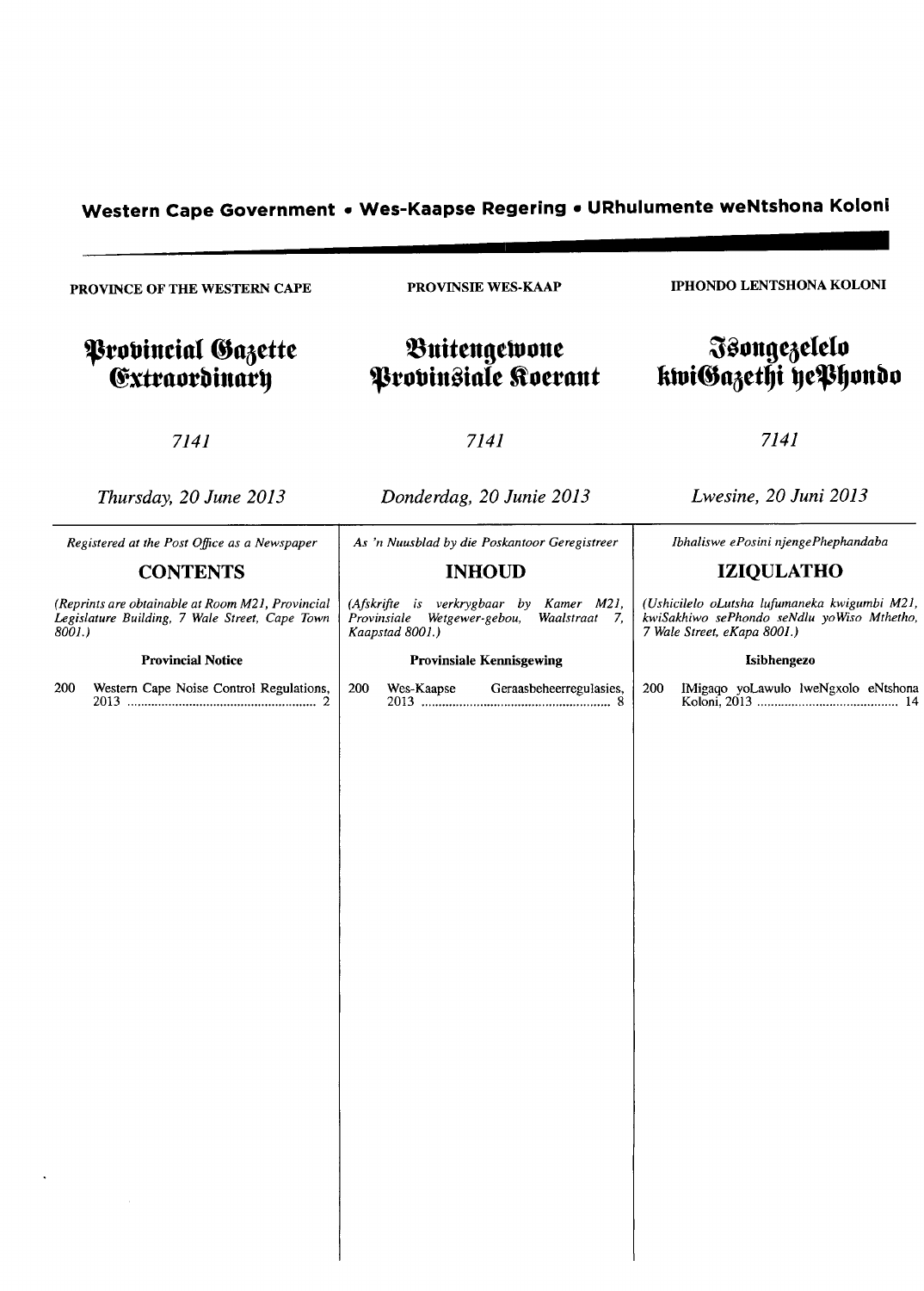The following Provincial Notice is published for general information.

ADV. B. GERBER, DIRECTOR-GENERAL

Provincial Legislature, Wale Street. Cape Town.

#### P.N. 200/2013

# PROVINCIAL NOTICE PROVINSIALE KENNISGEWING ISAZISO SEPHONDO

Die volgende Provinsiale Kennisgewings word vir algemene inligting gepubliseer.

ADV. B. GERBER, DIREKTEUR-GENERAAL

Provinsiale Wetgewer, Waalstraat, Kaapstad.

Ezi zaziso zilandelayo zipapashelwe ukunika ulwazi ngokubanzi.

ADV. B. GERBER, UMLA WULI-JIKELELE

Indlu yoWiso-mthetho yePhondo, Wale Street, eKapa.

20 June 2013

#### DEPARTMENT OF ENVIRONMENTAL AFFAIRS AND DEVELOPMENT PLANNING

## ENVIRONMENT CONSERVATION ACT, 1989

#### WESTERN CAPE NOISE CONTROL REGULATIONS

The Provincial Minister of Local Government, Environmental Affairs and Development Planning in the province of the Western Cape has made the regulations in the Schedule under section 25 of the Environment Conservation Act, 1989 (Act 73 of 1989).

#### **SCHEDULE**

#### Definitions

1. In these regulations a word or expression to which a meaning has been assigned in the Environment Conservation Act, 1989 (Act 73 of 1989), or the relevant Standards South Africa publication (SANS) has the meaning so assigned and, unless the context indicates otherwise—

"ambient noise" means the all-encompassing sound in a given situation at a given time, measured as the reading on an integrated impulse sound level meter for a total period of at least 10 minutes;

"animal", in relation to a person, means any animal in the possession or under the control of that person, and includes birds and poultry;

"authorised person" means-

- (a) a designated person;
- (b) a member of the Service as defined in section 1 of the South African Police Service Act, 1995 (Act 68 of 1995);
- (c) a municipal police officer, traffic official, law enforcement officer or traffic warden appointed under any law; or
- (d) a person who has been declared a peace officer under section  $334(1)$  of the Criminal Procedure Act, 1977 (Act 51 of 1977);

"dBA" means the sound pressure level measured in decibels which is A-weighted to approximate the response of the human ear;

"designated person" means a person designated or appointed by a local authority in terms of regulation 9;

"disturbing noise" means a noise, excluding the unamplified human voice, which-

- (a) exceeds the rating level by 7 dBA;
- (b) exceeds the residual noise level where the residual noise level is higher than the rating level;
- (c) exceeds the residual noise level by 3 dBA where the residual noise level is lower than the rating level; or
- (d) in the case of a low-frequency noise, exceeds the level specified in Annex B of SANS 10103;

"emergency" means a situation that arises suddenly and involves imminent or actual-

- (a) danger to persons; or
- $(b)$  damage to property or the environment,

and which demands immediate action;

"local authority" means the municipality having jurisdiction;

"low-frequency noise" means sound which contains sound energy at frequencies predominantly below 100 Hz;

"model aircraft" includes an unmanned recreational aircraft, whether full size or scaled down;

"NEMA" means the National Environmental Management Act, 1998 (Act 107 of 1998);

"noise nuisance" means any sound which impairs or may impair the convenience or peace of a reasonable person;

"noise sensitive activity" means any activity that could be negatively impacted by noise, including residential, healthcare, educational or religious activities;

"person" includes a juristic person and an organ of state;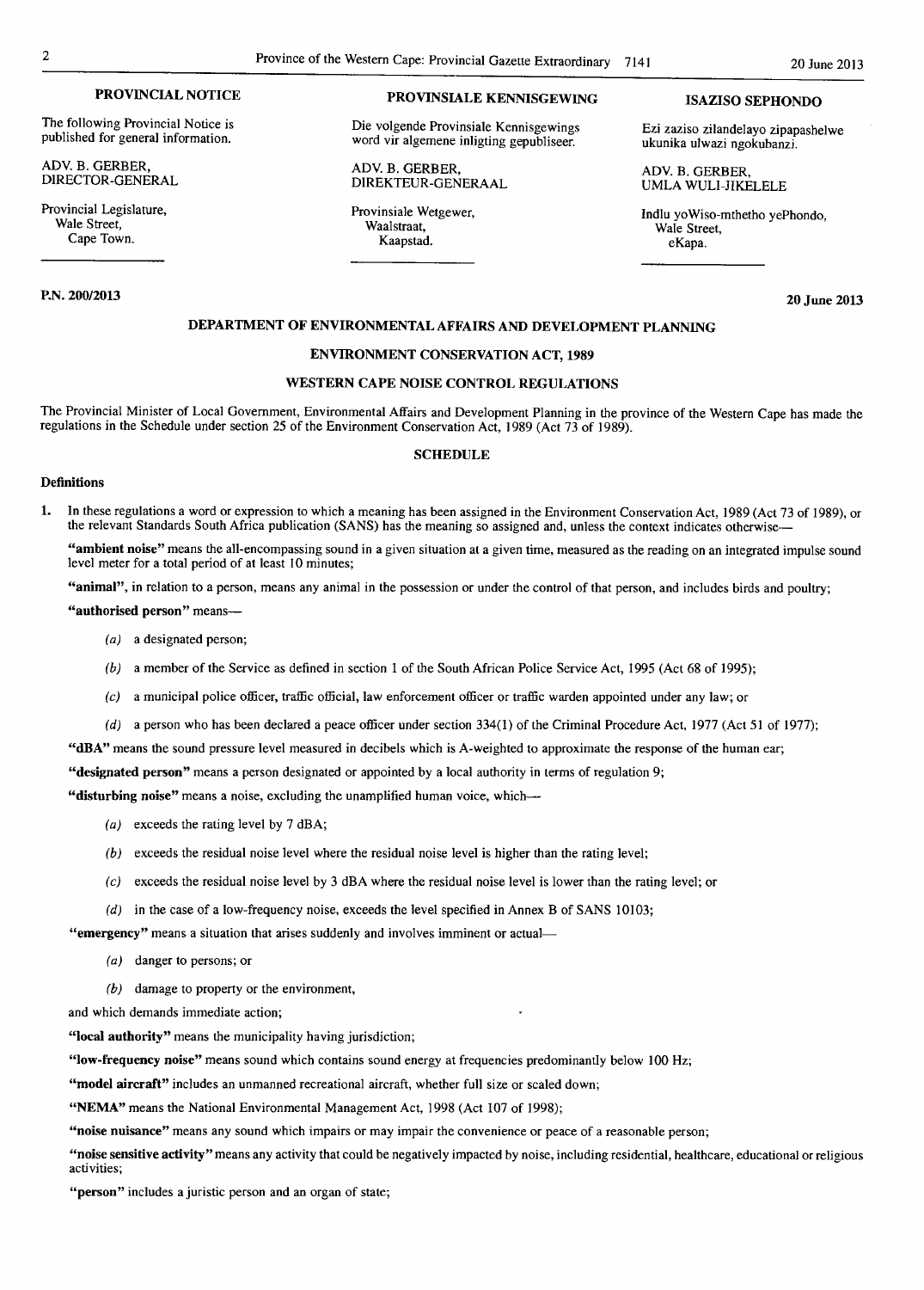"premises" means a piece of land or any building or part of a building, place of residence, tent or other structure;

"property projection plane" means a vertical or horizontal plane, whichever is applicable, on a boundary line of premises defining a boundary of the premises in space;

"Province" means the Province of the Western Cape;

"public event" means any event-

- (a) to which the public or any section thereof has access, including a show, air show, music concert, festival, sports event or any similar event; and
- (b) at which any amplified music is played or reproduced;

"rating level" means the applicable outdoor equivalent continuous rating level indicated in Table 2 of SANS 10103;

"residual noise" means the all-encompassing sound in a given situation at a given time, measured as the reading on an integrated impulse sound level meter for a total period of at least 10 minutes, excluding noise alleged to be causing a noise nuisance or disturbing noise;

"SANS 10103" means the latest edition of Standards South Africa publication No. 10103 titled "The measurement and rating of environmental noise with respect to annoyance and to speech communication", as amended from time to time, or its corresponding replacement;

"SANS 10117" means the latest edition of Standards South Africa publication No.1 0117 titled "Calculation and prediction of aircraft noise around airports for land use purposes", as amended from time to time, or its corresponding replacement, as referred to in SANS 10328;

"SANS 10210" means the latest edition of Standards South Africa publication No. 10210 titled "Calculating and predicting road traffic noise", as amended from time to time, or its corresponding replacement, as referred to in SANS 10328;

"SANS 10328" means the latest edition of Standards South Africa publication No. 10328 titled "Methods for environmental noise impact assessments", as amended from time to time, or its corresponding replacement;

"SANS 658" means the latest edition of Standards South Africa publication No. 658 titled "Integrating-averaging sound level meters", as amended from time to time, or its corresponding replacement;

"sound level" means the equivalent continuous rating level as defined in SANS 10103, taking into account impulse, tone and night-time corrections;

"vehicle" means any device designed or adapted mainly to travel on wheels or crawler tracks, whether self-powered or not, other than such a device which travels solely on rails, including-

- (a) a motor vehicle;
- (b) a motorcycle;
- $(c)$  an off-road vehicle, such as a scrambler, quadrucycle or dune buggy; and
- (d) a model vehicle:

"vessel" means any watercraft, including-

- (a) a jet ski;
- (b) a ski boat; and
- (c) a model vessel.

#### Prohibition of disturbing noise

- 2. A person may not-
	- (a) cause a disturbing noise; or
	- (b) allow a disturbing noise to be caused by any person, animal, machine, device, apparatus, vehicle, vessel or model aircraft, or any combination thereof.

#### Prohibition of noise nuisance

- 3. In so far as it causes or is likely to cause a noise nuisance, a person may not-
	- (a) operate or play, or allow to be operated or played, a radio, television set, gramophone, recording device, drum, musical instrument, sound amplifier, or loudspeaker system, or any similar device producing, reproducing or amplifying sound;
	- (b) market or advertise any article or service for sale;
	- $(c)$  allow an animal to make noise;
	- $(d)$  discharge fireworks in a manner that does not comply with the local authority's requirements;
	- (e) build, make, construct, repair, rebuild, modify, operate or test a vehicle, vessel, aircraft, model aircraft or any other object, or allow it to be built, made, constructed, repaired, rebuilt, modified, operated or tested, in or near a residential area;
	- if) use or discharge any explosive, firearm or similar device that emits any sound impulse, or allow it to be used or discharged, without the written permission of the local authority;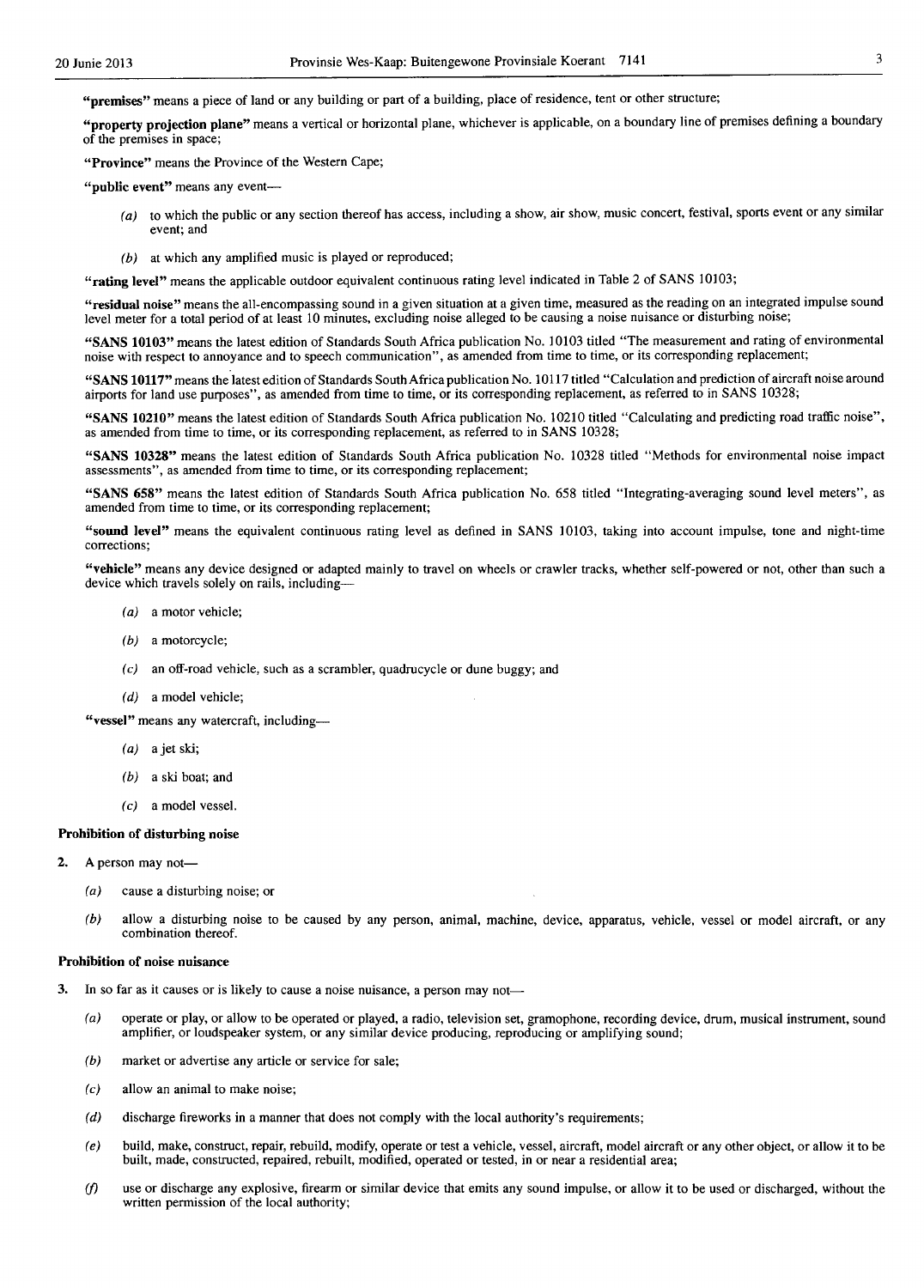- $(g)$ except in an emergency, emit a sound, or cause a sound to be emitted, by means of a bell, carillon, siren, hooter, static alarm, whistle, loudspeaker or similar device;
- (h) operate any machinery, power tool, lawnmower, power garden tool or similar device or allow it to be operated;
- (i) load, unload, open, shut or in any other way handle a crate, box, container, building material, rubbish container or any other article or allow it to be loaded, unloaded, opened, shut or handled;
- *(j)*  drive or operate a vehicle, vessel or model aircraft or allow it to be driven or operated; or
- (k) make any other noise not indicated in paragraphs *(a)-(j).*

#### Land use

- 4. (1) The local authority, or any other authority responsible for considering an application for a building plan approval, business licence approval, planning approval or environmental authorisation, may instruct the applicant to conduct and submit, as part of the application-
	- (a) a noise impact assessment in accordance with SANS 10328 to establish whether the noise impact rating of the proposed land use or activity exceeds the appropriate rating level for a particular district as indicated in SANS *10103;* or
	- $(b)$  where the noise level measurements cannot be determined, an assessment, to the satisfaction of the local authority, of the noise level of the proposed land use or activity.
	- (2) (a) A person may not construct, erect, upgrade, change the use of or expand any building that will house a noise-sensitive activity in a predominantly commercial or industrial area, unless he or she insulates the building sufficiently against external noise so that the sound levels inside the building will not exceed the appropriate maximum rating levels for indoor ambient noise specified in SANS 10103.
		- (b) The owner of a building referred to in paragraph  $(a)$  must inform prospective tenants or buyers in writing of the extent to which the insulation measures contemplated in that paragraph will mitigate noise impact during the normal use of the building.
		- (c) Paragraph  $(a)$  does not apply when the use of the building is not changed.
	- (3) Where the results of an assessment undertaken in terms of subregulation (1) indicate that the applicable noise rating levels referred to in that subregulation will likely be exceeded, or will not be exceeded but will likely exceed the existing residual noise levels by 5 dBA or more-
		- $(a)$  the applicant must provide a noise management plan, clearly specifying appropriate mitigation measures to the satisfaction of the local authority, before the application is decided; and
		- (b) implementation of those mitigation measures may be imposed as a condition of approval of the application.
	- (4) Where an applicant has not implemented the noise management plan as contemplated in subregulation (3), the local authority may instruct the applicant in writing to-
		- (a) cease any activity that does not comply with that plan; or
		- (b) reduce the noise levels to an acceptable level to the satisfaction of the local authority.

#### Noise from machinery in residential areas

5. A person may not use a pool pump, irrigation pump, refrigeration unit, or any heating, ventilation or air-conditioning equipment, or any similar device, in a residential area if the noise on the property projection plane exceeds 50 dBA or exceeds the residual noise level by more than 5 dBA, except if authorised by the local authority or in an emergency.

#### Places of late-night entertainment

- 6. (1) A person may not conduct the business of a nightclub, or any similar late-night entertainment involving amplified sound, on or from any premises, unless the premises are soundproofed sufficiently so that a disturbing noise will not be caused outside the property projection plane of the premises.
	- (2) The local authority may require a person referred to in subregulation (1) to provide proof of the soundproofing, or may require access to the premises to assess the efficacy of the soundproofing.
	- (3) A person who conducts a business referred to in subregulation (1) on the date of publication of these regulations is exempted from the application of that subsection for a period of six months after that date.

#### Events

- 7. (I) A person may not stage a public event without a written exemption issued by the local authority in terms of regulation 12.
	- (2) Subject to subregulation (4) and the applicable provisions of any other law, the local authority may seize any instrument or equipment used to generate music or amplify sound at a public event if-
		- (a) an exemption in terms of regulation 12 has not been issued for that event; or
		- (b) the conditions imposed in such an exemption have not been met.
	- (3) An instrument or equipment seized under subregulation (2) must be kept in safe custody by the local authority which seized it.
	- (4) A local authority must return an instrument or equipment seized in terms of subregulation (2) upon recovery of reasonable expenses incurred " by it for the purposes of subregulations (2) and  $(3)$ .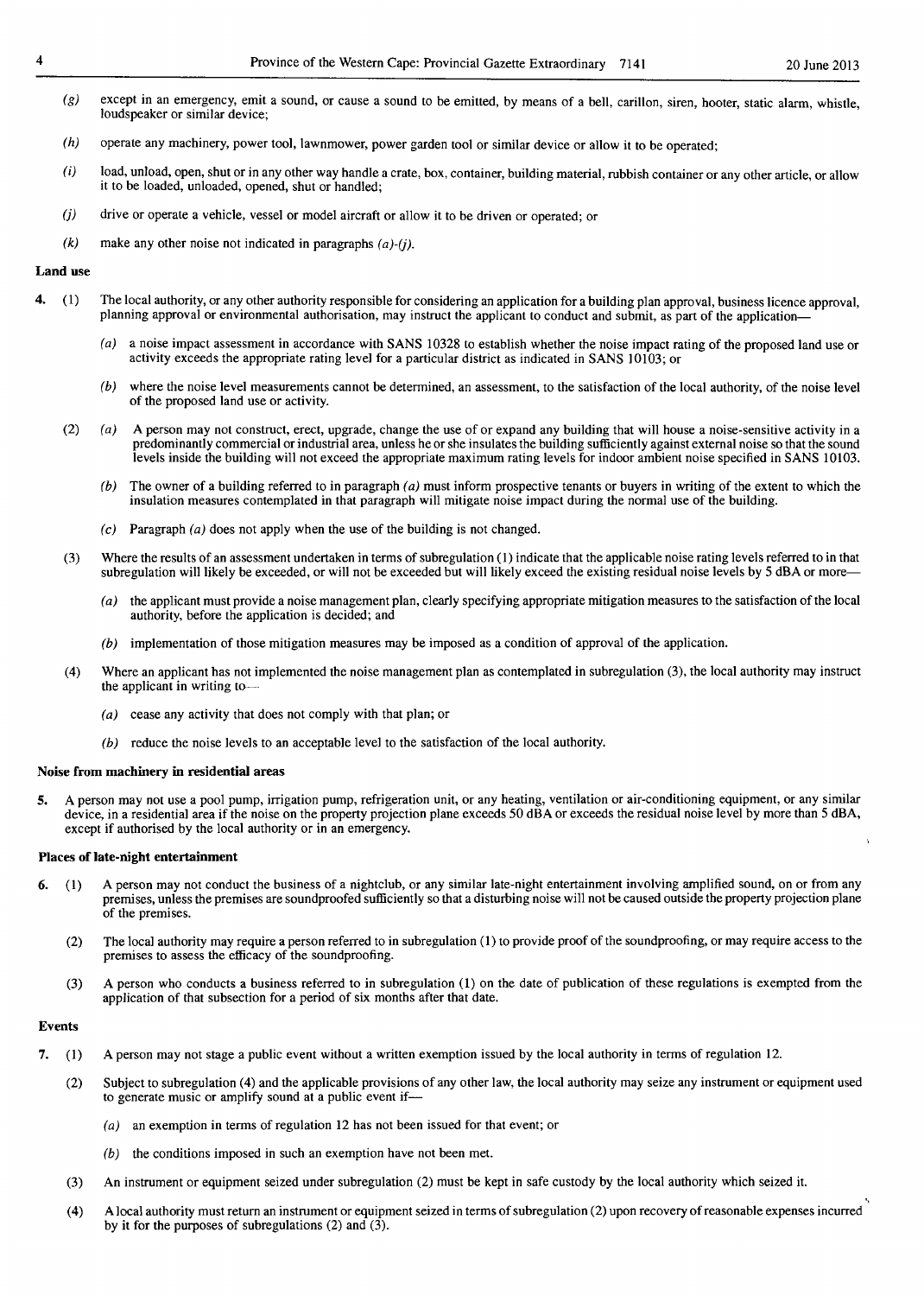- (5) If a local authority has reason to believe that a proposed event, other than a public event, could cause a disturbing noise or noise nuisance, it may instruct the person intending to host the event in writing to apply for an exemption in terms of regulation  $12(1)(b)$ .
- (6) A person may not stage an event in respect of which a local authority has given an instruction contemplated in subregulation (5) without a written exemption issued by the local authority in terms of regulation 12.

#### Measurement and calculation procedures

- 8. (1) A person using sound measuring equipment for the purposes of these regulations must ensure that-
	- (a) the equipment complies with the requirements for type 1 instruments as indicated by SANS 658; and
	- (b) the measurement and calculation procedures comply with SANS 10103, SANS 10328, SANS 10117 and SANS 10210, as the case may be.
	- (2) The person taking a measurement may in his or her discretion determine the measuring or calculation point as-
		- (a) a point where the complainant is most affected by the noise; or
		- (b) a point on the property projection plane of the premises concerned that is representative of the noise matter concerned.

#### Designation of employees by local authorities to perform noise control functions

- 9. A local authority must within a year of the publication of these regulations-
	- (a) designate an employee of the local authority with the necessary competencies who must be responsible for the administration of these regulations within the area of jurisdiction of the local authority;
	- (b) designate an employee of the local authority with appropriate knowledge and skills for conducting noise control or acoustic measurement, and who is registered with a science, engineering or health-related professional body, who must be responsible for-
		- (i) analysing, evaluating, approving and advising on noise impact assessments and noise management plans;
		- (ii) approving sound mitigation measures;
		- (iii) conducting noise impact measurements and calculating sound levels; and
		- (iv) scrutinising sound modelling and tcchniques; and
	- (c) if it cannot designate an employee as contemplated in paragraph  $(b)$ 
		- (i) by agreement with another local authority, appoint an official of the other local authority to fulfil the duties of such an employee; or
		- (ii) appoint a professional consultant who is qualified in noise control and competent to fulfil the duties of such an employee, when necessary.

#### Procedure for control of noise

- 10. (1) When a person lodges a complaint of a suspected disturbing noise to a local authority, a designated person must-
	- (a) investigate the complaint and determine by calculation or measurement in accordance with SANS 10328 whether it is a disturbing noise;
	- (b) apply the rating level except where the residual noise level differs by more than 10 dBA from the rating lcvel; and
	- $(c)$  if a noise is a disturbing noise, issue written instructions to-
		- (i) the person causing the noise or who is responsible for the noise; or
		- (ii) the owner, tenant, occupant or person in charge of the premises concerned,

to cease the disturbing noise or to mitigate it to a level conforming to the requirements of these regulations within the period specified in the instructions.

- (2) If a person is found to be responsible for or creating a disturbing noise, the local authority may hold that person liable for the cost of appointing a professional consultant as contemplated in regulation  $9(c)(ii)$  to investigate the complaint.
- (3) A complaint to a local authority on an alleged noise nuisance must be in the form of an affidavit, specifying-
	- $(a)$  the nature of the alleged noise nuisance;
	- (b) when the noise nuisance was first noticed;
	- $(c)$  the duration of the noise nuisance;
	- (d) if applicable, how often the noise nuisance has occurred;
	- (e) the origin of the noise nuisance; and
	- *(f)* if obtainable, the name and address of the occupant of the premises from which the nuisance originates.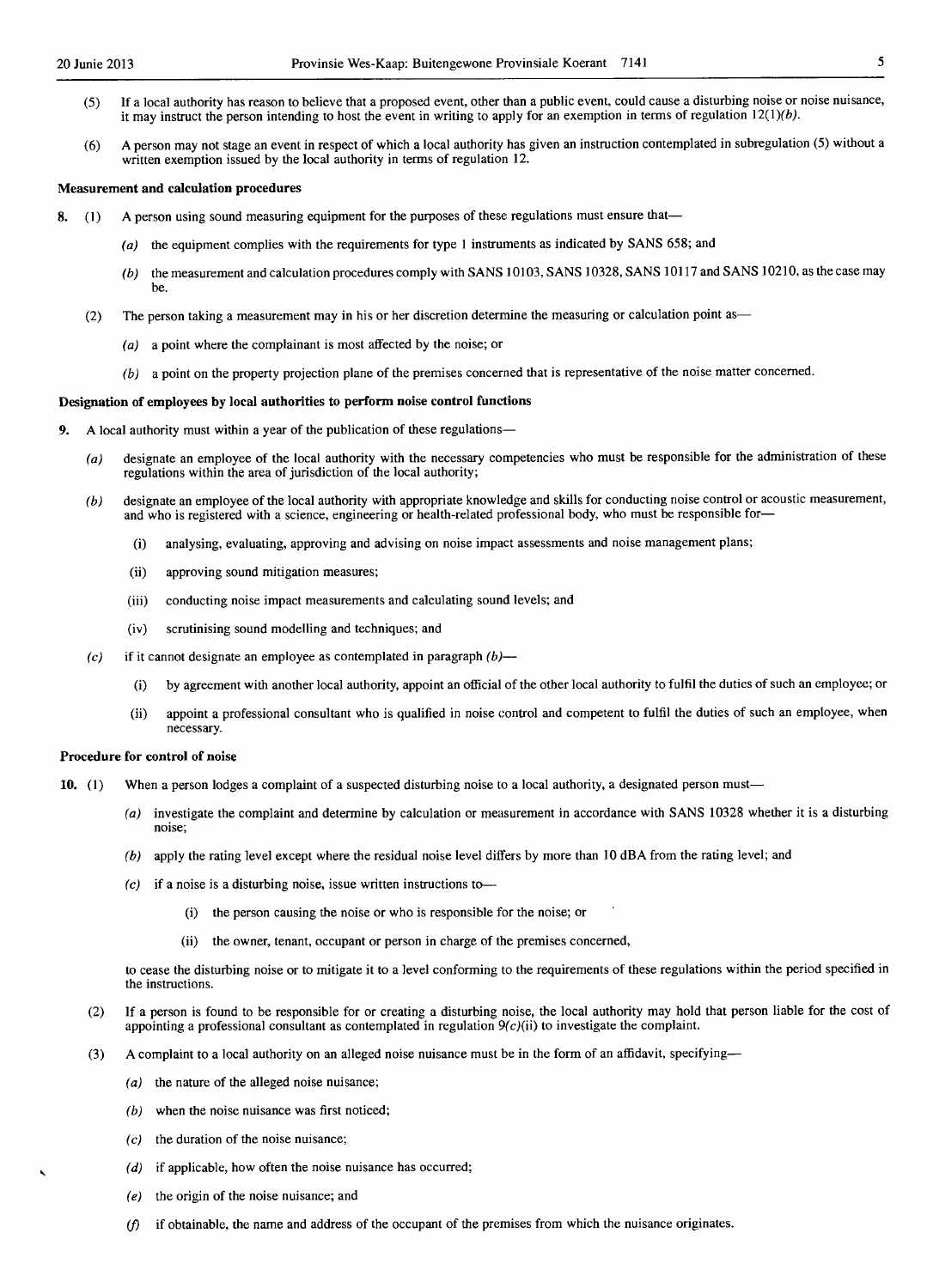- (4) On receipt of a complaint of a noise nuisance, an authorised person-
	- (a) must investigate the complaint; and
	- $(b)$  if, in the opinion of the authorised person, a noise is or may be a noise nuisance, he or she may issue written instructions to
		- the person causing the noise or who is responsible for the noise; or
		- (ij) the owner, tenant, occupant or person in charge of the premises concerned,

to cease or mitigate the noise nuisance within the period specified in the instruction.

#### General powers of local authorities and authorised persons

11. (1) A local authority may—

- (a) impose conditions when granting any permission or exemption in terms of these regulations; and
- (b) subject to the applicable provisions of any other law, place sound-level measuring instruments or similar devices, and road traffic signs or notices related to noise, at any place within its area of jurisdiction.
- (2) An authorised person may, in respect of a complaint of a noise nuisance or a disturbing noise, enter any premises to conduct any appropriate examination, inquiry or inspection subject to subregulation (3).
- (3) An authorised person may not enter residential premises for the purposes of subregulation (2) except-
	- (a) with the consent of the owner or person in charge of the premises; or
	- $(b)$  on the authority of a warrant issued by a magistrate after the magistrate has been satisfied that reasonable grounds exist to justify the warrant.

#### Exemptions

- 12. (1) A local authority may exempt any person or venue or type of venue from any provision of these regulations---
	- (a) on its own initiative; or
	- (b) on application by any person.
	- (2) The applicant referred to in subregulation  $1(b)$  must-
		- (a) provide full reasons for the application; and
		- (b) in a manner determined by the local authority, solicit written comment regarding the application.
	- (3) The process referred to in subregulation (2) must afford an opportunity to potential interested and affected parties to submit written representations on the proposed exemption, and the applicant may comment in writing on any representations received.
	- (4) A local authority must in writing, after considering an application or a proposal for the granting of an exemption, where applicable in accordance with the principles of environmental management under NEMA-
		- (a) grant an exemption and set out the conditions, if any, in terms of which the exemption is granted;
		- (b) refuse to grant an exemption and upon request provide reasons for the refusal; or
		- (c) require a noise impact assessment in terms of SANS 10328 before making a decision referred to in paragraph (a) or (b).
	- (5) The conditions referred to in subregulation  $(4)(a)$  may include, where applicable--
		- (a) the period for which the exemption is granted, including the timcs and days when acts that may cause noise are exempted;
		- $(b)$  whether a notice as set out in Annexure 1 must be placed, in a clearly visible position at each public entrance to the premises;
		- $(c)$  whether noise levels must be monitored and, if so, the manner in which it must be done and how records must be kept for inspection; and
		- (d) any other conditions of the exemption.
	- (6) The local authority may amend an exemption or condition granted or imposed by it under subregulation  $4(a)$ 
		- (a) on its own initiative; or
		- (b) on application by the holder of the exemption.
	- (7) An application in terms of subregulation  $(6)(b)$  must be in writing and accompanied by a motivation for the amendment.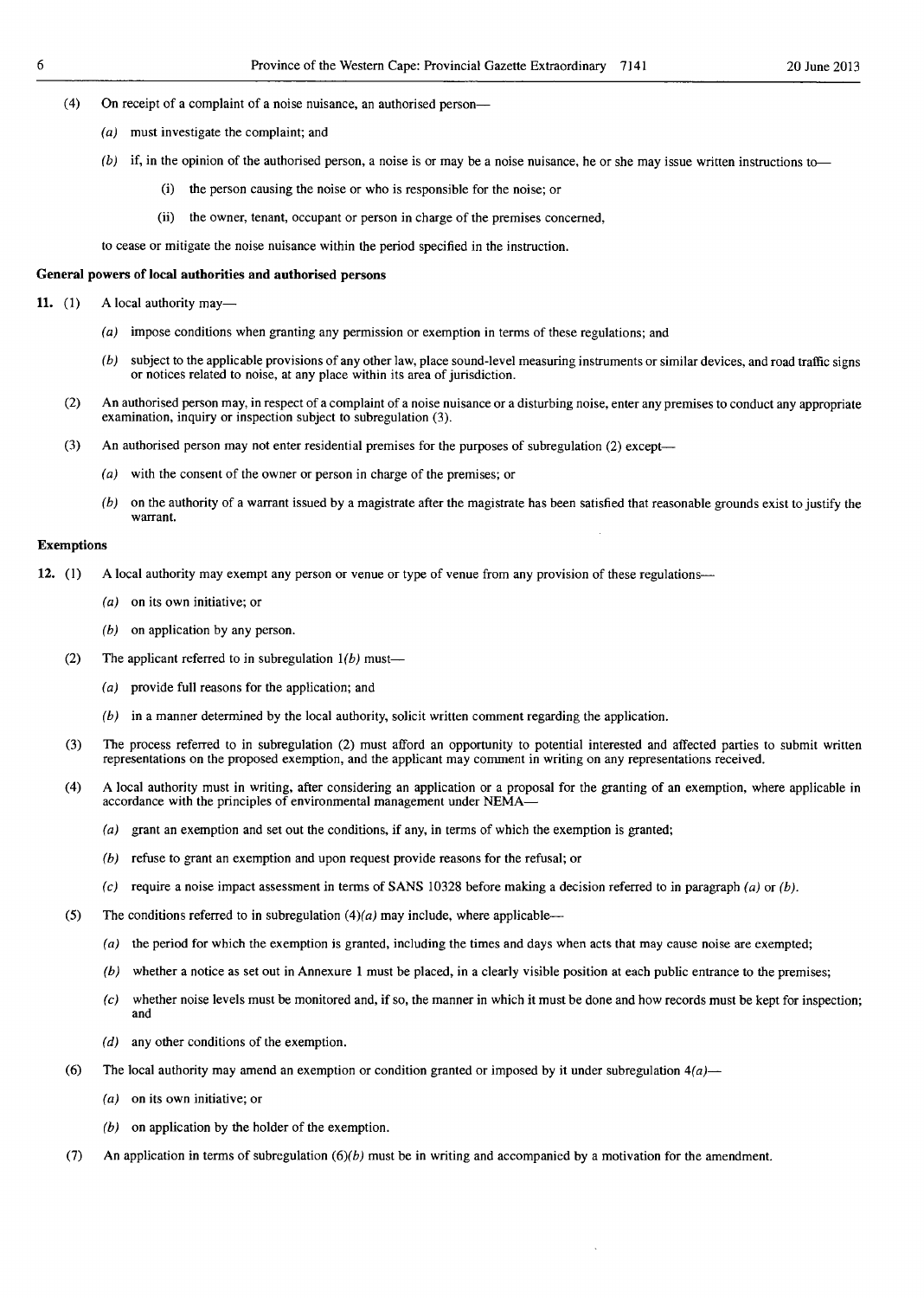- (8) Upon receipt of an application referred to in subregulation  $(6)(b)$ , the local authority-
	- (a) must consider whether approving the application is likely to adversely affect the rights or interests of other parties; and
	- (b) may for that purpose request the applicant to furnish additional information.
- (9) An exemption referred to in subregulation (4) may not exceed one year, unless it is in respect of an authorisation contemplated in regulation 4.
- (10) If any condition of an exemption is not complied with, the local authority may-
	- (a) instruct the responsible person to comply with that condition; or
	- (b) suspend or withdraw the exemption forthwith.
- (11) A written exemption must be kept on the premises for which it is granted or in the possession of the exemption holder, for inspection by a local authority or an authorised person upon request.

#### Offences and penalties

- 13. (1) A person commits an offence if he or she—
	- (a) contravenes or fails to comply with regulation 2, 3,  $4(2)$ , 5,  $6(1)$ ,  $7(1)$  or  $7(6)$ ;
	- (b) fails or refuses to comply with a written condition, written instruction or written notice imposed, given or issued by a local authority or an authorised person in terms of these regulations;
	- $(c)$  tampers with, removes, puts out of action, damages or impairs the functioning of any object used or placed in position by or on behalf of a local authority or an authorised person for the purposes of these regulations, including a noise monitoring system, noise limiter, sound-level measuring instrument or acoustic device, or a road traffic sign or notice related directly or indirectly to noise;
	- (d) fails or refuses to grant admission to an authorised person to enter and to inspect premises on the authority of a warrant issued in terms of regulation  $11(3)(b)$ ;
	- $(e)$  fails or refuses to give information to an authorised person, which may lawfully be required of him or her by that authorised person;
	- *(j)* hinders or obstructs an authorised person in the execution of his or her duties; or
	- $(g)$  gives false or misleading information to an authorised person knowing that it is false or misleading.
	- (2) A person convicted of an offence in terms of these regulations is liable to a fine or to imprisonment for a period not exceeding two years or to both such fine and imprisonment.
	- (3) A person convicted of an offence in terms of these regulations, and who after the conviction persists in the act or omission which constituted the offence, commits a continuing offence and is liable on conviction to a fine not exceeding R50 000 or imprisonment for a period not exceeding twenty days, or to both such fine and imprisonment for every day the offence continues.

#### Application of regulations

14. These regulations apply to all local authorities in the Province.

#### Repeal of regulations

15. The regulations published under Provincial Notice 627 of 1998 (in Provincial Gazette 5309 of 20 November 1998) are repealed.

#### Short title

16. These regulations are called the Western Cape Noise Control Regulations, 2013.

#### Annexure 1

The warning notice referred to in regulation  $12(5)(b)$  must not be smaller than 30 cm by 20 cm, and the lettering not smaller than 12 mm in height. The notice must contain the following wording:

# **WARNING**

# **HIGH NOISE LEVEL INSIDE**

**EXTENDED EXPOSURE MAY DAMAGE YOUR HEARING**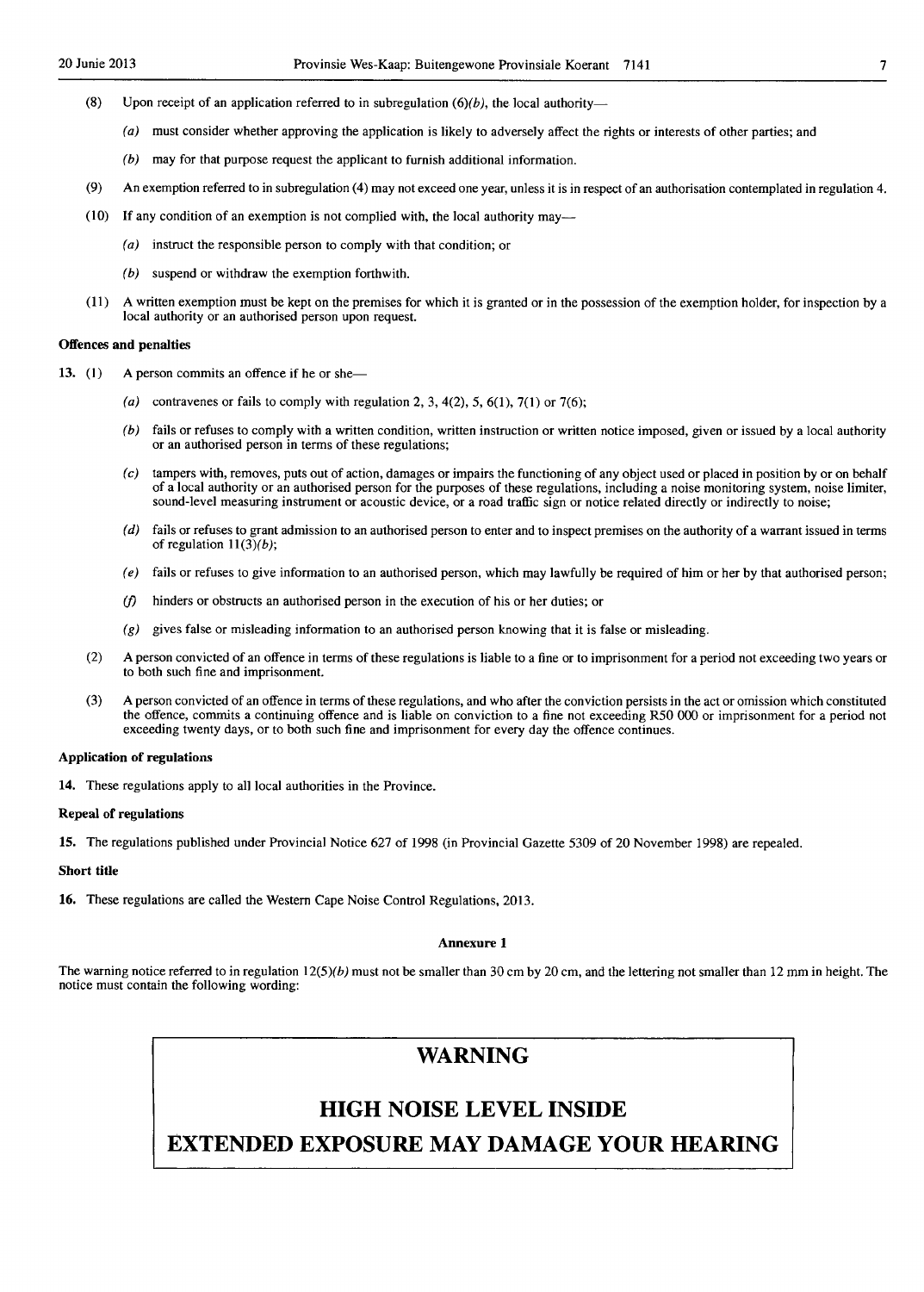#### P.K. 200/2013 20 Junie 2013

#### DEPARTEMENT VAN OMGEWINGSAKE EN ONTWIKKELINGSBEPLANNING

#### WET OP OMGEWINGSBEWARING, 1989

#### WES-KAAPSE GERAASBEHEERREGULASIES

Die Provinsiale Minister van Plaaslike Regering, Omgewingsake en Ontwikkelingsbeplanning in die provinsie Wes-Kaap het die regulasies in die Bylae kragtens artikel 25 van die Wet op Omgewingsbewaring, 1989 (Wet 73 van 1989), gemaak.

#### BYLAE

#### Woordomskrywing

1. In hierdie regulasies het 'n woord of uitdrukking waaraan 'n betekenis in die Wet op Omgewingsbewaring, 1989 (Wet 73 van 1989), of die betrokke Suid-Afrikaanse Nasionale Standaarde-publikasie (SANS) toegeskryf is, die betekenis aldus daaraan toegeskryf en, tensy dit uit die samehang anders blyk, beteken-

"aangewese persoon" 'n persoon wat ingevolge regulasie 9 deur 'n plaaslike owerheid aangewys of aangestel is;

"aanslagpeil" die toepaslike buitenshuise ekwivalente deurIopende aanslagpeil aangedui in Tabel 2 van SANS 10103;

"dBA" die klankdrukpeil gemeet in desibel en wat A-aangepas is om die reaksie van die menslike oor by benadering vas te stel;

"dier", met betrekking tot 'n persoon, enige dier in die besit of onder die beheer van daardie persoon, en sluit voëls en pluimvee in;

"eiendomsprojeksievlak" 'n vertikale of horisontale vlak, watter een ook al van toepassing is, op 'n grenslyn van 'n perseel wat 'n grens van die perseel in ruimte omskryf;

"gemagtigde persoon"-

- (a) 'n aangewese persoon;
- (b) 'n lid van die Diens soos omskryf in artikel 1 van die Wet op die Suid-Afrikaanse Polisiediens, 1995 (Wet 68 van 1995);
- (c) 'n munisipale polisiebeampte, verkeersbeampte, wetstoepassingsbeampte of verkeersopsigter aangestel kragtens enige wet; of
- (d) 'n persoon wat tot vredesbeampte verklaar is kragtens artikeI334(1) van die Strafproseswet, 1977 (Wet 51 van 1977);

"geraasoorlas" enige geluid wat die gerief of rus van 'n redelike persoon versteur of kan versteur;

"geraassensitiewe aktiwiteit" enige aktiwiteit wat negatief geraak kan word deur geraas, met inbegrip van residensiele, gesondheidsorg-, opvoedkundige of godsdienstige aktiwiteite;

"klankpeil" die ekwivalente deurlopende aanslagpeil soos omskryf in SANS 10103, met inagneming van impuls, toon en regstellings snags;

"Iaefrekwensiegeraas" 'n geluid wat klankenergie bevat teen frekwensies wat grotendeels laer as 100 Hz is;

"model-lugvaartuig" ook 'n onbemande ontspanningslugvaartuig, hetsy volgrootte of na verhouding verklein;

"noodsituasie" 'n situasie wat skielik ontstaan en dreigende of werklike--

- (a) gevaar vir mense; of
- (b) skade aan eiendom of die omgewing, inhou en onmiddellike optrede vereis;

"omgewingsgeraas" die allesomvattende geluid in 'n gegewe situasie op 'n gegewe tyd, gemeet as die lesing op 'n geïntegreerde impulsklankpeilmeter vir 'n totale tydperk van minstens 10 minute;

#### "openbare gebeurtenis" enige gebeurtenis-

- (a) waartoe die publiek of enige gedeelte daarvan toegang het, met inbegrip van 'n vertoning, lugvertoning, musiekkonsert, fees, sportgebeurtenis of enige dergelike gebeurtenis; en
- (b) waar musiek oor 'n klankversterker gespeel of gereproduseer word;

"perseel" 'n stuk grond of enige gebou of gedeelte van 'n gebou, woonplek, tent of ander struktuur;

"persoon" ook 'n regspersoon en 'n staatsorgaan;

"plaaslike owerheid" die munisipaliteit wat jurisdiksie het;

"Provinsie" die provinsie Wes-Kaap;

"residuele geraas" die allesomvattende geluid in 'n gegewe situasie op 'n gegewe tyd, gemeet as die lesing op 'n geintegreerde impuisklankpeilmeter vir 'n totale tydperk van minstens 10 minute, behalwe geraas wat beweer word 'n geraasoorlas of steurende geraas te veroorsaak;

"SANS 10103" die jongste uitgawe van Standaarde Suid-Afrika-publikasie Nr. 10103 getitel "The measurement and rating of environmental noise with respect to annoyance and to speech communication" ("Die meting en aanslag van omgewingsgeraas met betrekking tot steurnis en spraakkommunikasie"), soos van tyd tot tyd gewysig, of die ooreenstemmende vervanging daarvan;

"SANS 10117" die jongste uitgawe van Standaarde Suid-Afrika-publikasie Nr. 10117 getitel "Calculation and prediction of aircraft noise around airports for land use purposes" ("Berekening en voorspelling van lugverkeergeraas naby lughawens vir grondgebruiksdoeleindes"), soos van tyd tot tyd gewysig, of die ooreenstemmende vervanging daarvan; soos bedoel in SANS 10328;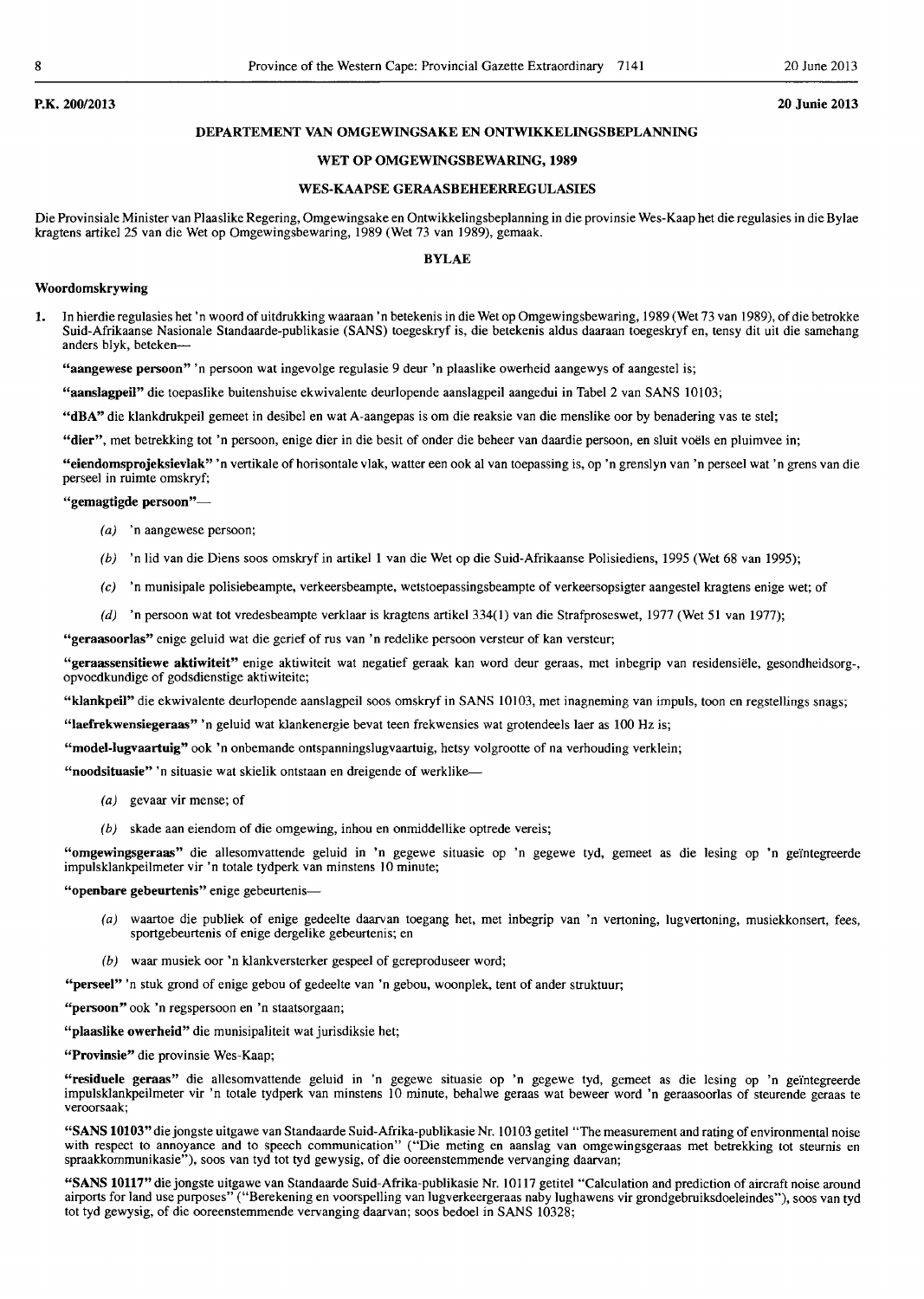"SANS 10210" jongste uitgawe van Standaarde Suid-Afrika-publikasie Nr. 10210 getitel "Calculating and predicting road traffic noise" ("Berekening en voorspelling van padverkeergeraas"), soos van tyd tot tyd gewysig, of die ooreenstemmende vervanging daarvan, 5005 bedoel in SANS 10328;

"SANS 10328" die jongste uitgawe van Standaarde Suid-Afrika-publikasie Nr. 10328 getitel "Methods for environmental noise impact assessments" ("Metodes waarvolgens die impak van omgewingsgeraas geassesseer word"), soos van tyd tot tyd gewysig, of die ooreenstemmende vervanging daarvan;

"SANS 658" die jongste uitgawe van Standaarde Suid-Afrika-publikasie Nr. 658 getitel "Integrating-averaging sound level meters" ("Geintegreerdegemiddelde-kIankpeilmeters"), soos van tyd tot tyd gewysig, of die ooreenstemmende vervanging daarvan;

"steurende geraas" 'n geraas, behalwe die onversterkte menslike stem, wat-

- (a) die aanslagpeil met 7 dBA oorskry;
- (b) die residuele geraaspeil oorskry waar die residuele geraaspeil hoër as die aanslagpeil is;
- (e) die residuele geraaspeil met 3 dBA oorskry waar die residuele geraaspeillaer as die aanslagpeil is; of
- (d) in die geval van 'n laefrekwensiegeraas, die peil vermeld in Bylae B van SANS 10103 oorskry;

"vaartuig" enige watertuig, met inbegrip van--

- (a) 'n waterponie;
- (b) 'n skiboot; en
- (e) 'n modelvaartuig;

"voertuig" toestel wat ontwerp of aangepas is om hoofsaaklik op wiele of rusperbande te loop, hetsy selfgedrewe of nie, behalwe so 'n toestel wat uitsluitlik op 'n spoor loop, met inbegrip van-

- (a) 'n motorvoertuig;
- (b) 'n motorfiets;
- (e) 'n veldvoertuig, byvoorbeeld 'n veldmotorfiets, vierwielmolorfiets of duinebesie; en
- $(d)$  'n modelvoertuig;

"WNOB" die Wet op Nasionale Omgewingsbestuur, 1998 (Wet 107 van 1998).

#### Verbod op steurende geraas

- 'n Persoon mag nie-
	- (a) 'n steurende geraas veroorsaak nie; of
	- (b) toelaat dat 'n steurende geraas deur enige persoon, dier, masjien, toestel, apparaat, voertuig, vaartuig of model-Iugvaartuig, of enige kombinasie daarvan, veroorsaak word nie.

#### Verbod op geraasoorlas

- 3. Vir sover 'n geraasoorlas daardeur veroorsaak word of waarskynlik daardeur veroorsaak sal word, mag 'n persoon nie-
	- (a) 'n radio, televisiestel, grammofoon, opnametoestel, trom, musiekinstrument, klankversterker, luidsprekerstelsel of enige dergelike toestel wat klank voortbring, reproduseer of versterk, gebruik, speel of bespeel, of toelaat dat dit gebruik, gespeel of bespeel word nie;
	- (b) enige artikel of diens as te koop bemark of adverteer nie;
	- (e) 'n dier toelaat om geraas te maak nie;
	- (d) vuurwerke afvuur op 'n wyse wat nie voldoen aan die vereistes van die plaaslike owerbeid nie;
	- (e) 'n voertuig, vaartuig, vliegtuig, model-lugvaartuig of enige ander voorwerp bou, maak, inmekaarsit, herstel, herbou, modifiseer, gebruik of toets, of toelaat dat dit gebou, gemaak, inmekaargesit, berstel, herbou, gemodifiseer, gebruik of getoets word in of naby 'n woongebied nie;
	- if) plofstof, vuurwapen of dergelike toestel wat enige klankimpuls vrystel, gebruik of afvuur of toelaat dat dit gebruik of afgevuur word, sonder die skriftelike verlof van die plaaslike owerheid nie;
	- (g) behalwe in 'n noodsituasie, 'n geluid voortbring of laat voortbring deur middel van 'n kIok, kIokkespel, sirene, toeter, statiese alarm, fluitjie, luidspreker of dergelike toestel nie;
	- (h) enige masjinerie, kraggereedskap, grassnyer, krag- tuingereedskap of dergelike toestel gebruik of toelaat dat dit gebruik word nie;
	- (i) 'n krat, kis, houer, boumateriaal, vullishouer of enige ander artikel oplaai, aflaai, oopmaak, toemaak of op enige ander manier hanteer, of toelaat dat dit opgelaai, afgelaai, oopgemaak, toegemaak of gebanteer word nie;
	- (j) 'n voertuig, vaartuig of model-lugvaartuig bestuur of gebruik of toelaat dat dit bestuur of gebruik word nie; of
	- $(k)$  enige ander geraas maak wat nie in paragrawe  $(a)$ - $(j)$  aangedui word nie.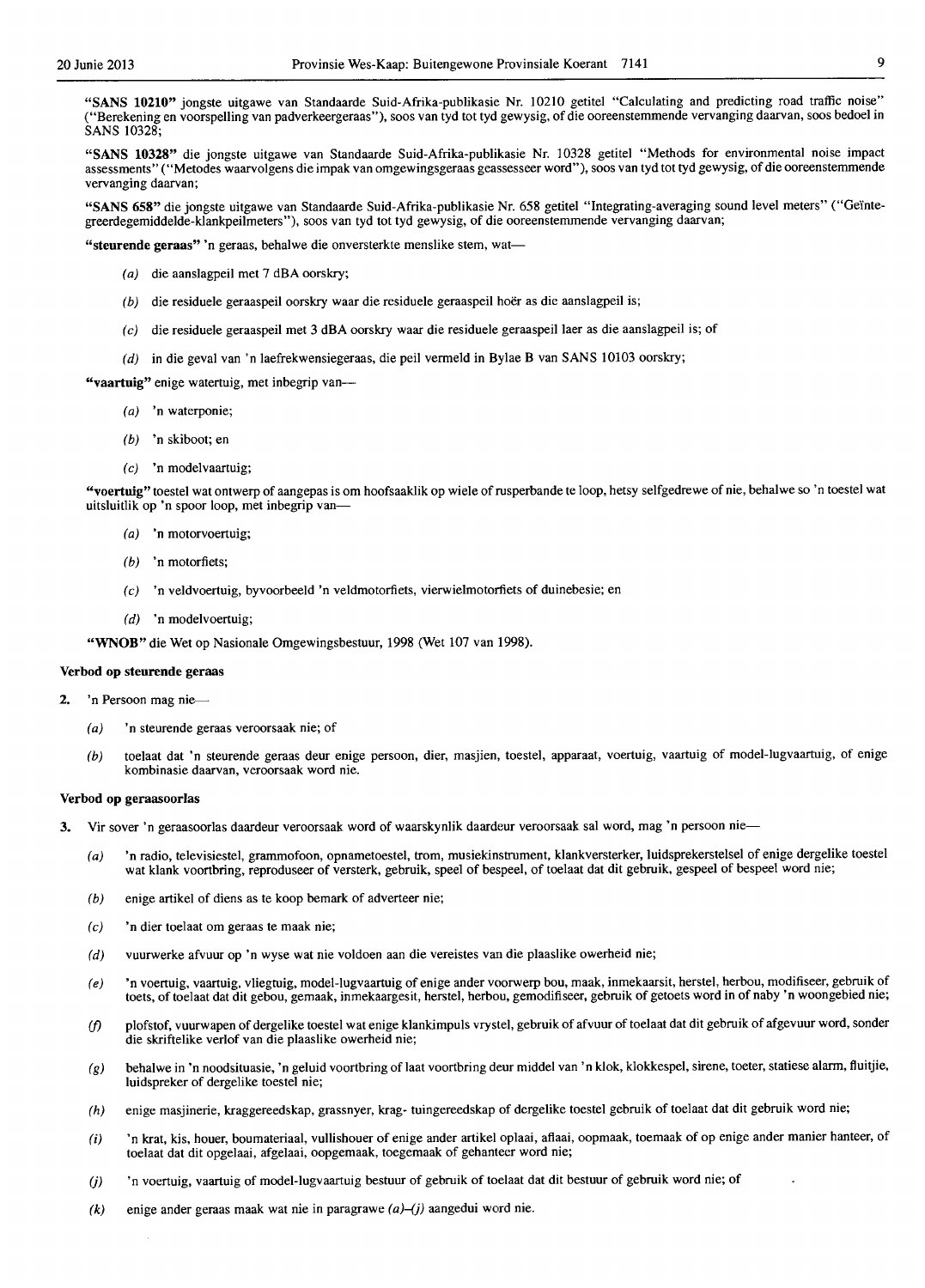١

ż

#### Grondgebruik

- 4. (I) Die plaaslike owerheid, of enige ander owerheid verantwoordelik daarvoor om 'n aansoek om 'n bouplan-, sakelisensie- of beplanningsgoedkeuring of omgewingsmagtiging te oorweeg, kan die aansoeker opdrag gee om die volgende uit te voer en voor te I as 'n deel van die aansoek:
	- (a) 'n Geraasimpakassessering ooreenkomstig SANS 10328 om vas te stel of die geraasimpakaanslag van die voorgestelde grondgebruik of aktiwiteit die gepaste aanslagpeil vir'n spesifieke distrik, soos in SANS 10103 aangedui, oorskry; of
	- (b) waar die geraaspeilmetings nie vasgestel kan word nie, 'n assessering, tot bevrediging van die plaaslike owerheid, van die geraaspeil van die voorgestelde grondgebruik of aktiwiteit.
	- (2) (a) 'n Persoon mag geen gebou wat 'n geraassensitiewe aktiwiteit sal huisves in 'n oorwegend handels- of nywerheidsgebied bou, oprig, opgradeer, die gebruik daarvan verander of uitbreidings daaraan aanbring nie, tensy hy of sy die gebou voldoende teen eksteme geraas insuleer sodat die klankpeile binne die gebou nie die toepaslike maksimum aanslagpeile vir binnenshuise omgewingsgeraas in SANS 10103 vermeld, sal oorskry nie.
		- (b) Die eienaar van 'n gebou bedoel in paragraaf (a) moet voornemende huurders of kopers skriftelik inlig oor die mate waarin die insulasiemaatreëls bedoel in daardie paragraaf die geraas-impak gedurende die normale gebruik van die gebou sal demp.
		- $(c)$  Paragraaf (a) is nie van toepassing wanneer die gebruik van die gebou nie verander word nie.
	- (3) Waar die resultate van 'n assessering wat ingevolge subregulasie (1) onderneem is, aandui dat die toepaslike geraasaanslagpeile bedoel in daardie subregulasie, waarskynlik oorskry sal word, of nie oorskry sal word nie maar waarskynlik die bestaande residuele geraaspeile met 5 dBA of meer sal oorskry-
		- (a) moet die aansoeker 'n geraasbestuursplan verskaf, wat duidelik gepaste dempmaatreels aandui, tot bevrediging van die plaaslike owerheid, waar daar oor die aansoek besluit word; en
		- (b) kan die implementering van daardie dempmaatreëls opgelê word as 'n voorwaarde vir die goedkeuring van die aansoek.
	- (4) Waar 'n aansoeker nie die geraasbestuursplan soos in subregulasie (3) beoog ge"implementeer het nie, kan die plaaslike owerheid die aansoeker skriftelik opdrag gee om-
		- (a) enige aktiwiteit te staak wat nie aan daardie plan voldoen nie; of
		- (b) die geraaspeile te verminder tot 'n aanvaarbare peil tot bevrediging van die plaaslike owerheid.

#### Geraas van masjinerie in woongebiede

5. 'n Persoon mag nie 'n swembadpomp, besproeiingspomp, verkoelingseenheid, of enige verwarmings-, ventilasie- of lugversor-gingstoerusting, of enige dergelike toestel, in 'n woongebied gebruik indien die geraas op die eiendomsprojeksievlak 50 dBA oorskry of die residuele geraaspeiJ met meer as 5 dBA oorskry nie, behalwe indien dit deur die plaaslike owerheid gemagtig is, of tydens 'n noodsituasie.

#### Plekke van laatnag-vermaaklikheid

- 6. (I) 'n Persoon mag nie die onderneming van 'n nagklub bedryf, of enige dergelike laatnag-vermaaklikheid wat versterkte klank behels, in of vanaf enige perseel nie, tensy die perseel voldoende klankdig gemaak is sodat 'n steurende geraas nie buite die eiendomsprojeksievlak van die perseel veroorsaak word nie.
	- (2) Die plaaslike owerheid kan vereis dat 'n persoon in subregulasie (1) bedoel bewys lewer van die klankdigting, of kan toegang tot die perseel vereis om die doeltreffendheid van die klankdigting te assesseer.
	- (3) 'n Persoon wat 'n onderneming bedoel in subregulasie (1) op die datum van die publikasie van hierdie regulasies bedryf, is vrygestel van die toepassing van daardie subartikel vir 'n tydperk van ses maande na daardie datum.

#### Gebeurtenisse

- 7. (I) 'n Persoon mag nie 'n openbare gebeurtenis aanbied sonder skriftelike vrystelling wat ingevolge regulasie 12 deur die plaaslike owerheid uitgereik is nie.
	- (2) Behoudens subregulasie (4) en die toepaslike bepalings van enige ander wet, kan die plaaslike owerheid beslag Ie op enige instrument of toerusting wat gebruik word om by 'n openbare gebeurtenis musiek te maak of klank te versterk indien-
		- (a) 'n vrystelling ingevolge regulasie 12 nie vir daardie gebeurtenis uitgereik is nie; of
		- (b) die voorwaardes van sodanige vrystelling nie nagekom is nie.
	- (3) 'n Instrument of toerusting waarop ingevolge subregulasie (2) beslag gele is, moet in veilige bewaring gehou word deur die plaaslike owerheid wat daarop beslag gelê het.
	- (4) 'n Plaaslike owerheid moet 'n instrument of toerusting waarop ingevolge subregulasie (2) beslag gelê is, terugbesorg na die verhaling van redelike uitgawes wat deur hom aangegaan is vir die doeleindes van subregulasies (2) en (3).
	- (5) Indien 'n plaaslike owerheid rede het om te vermoed dat 'n voorgestelde gebeurtenis, uitgesonderd 'n openbare gebeurtenis, 'n steurende geraas of geraasoorlas sou kan veroorsaak, kan hy die persoon wat beoog om die geleentheid aan te bied, skriftelik opdrag gee om aansoek te doen om 'n vrystelling ingevolge regulasie  $12(1)(b)$ .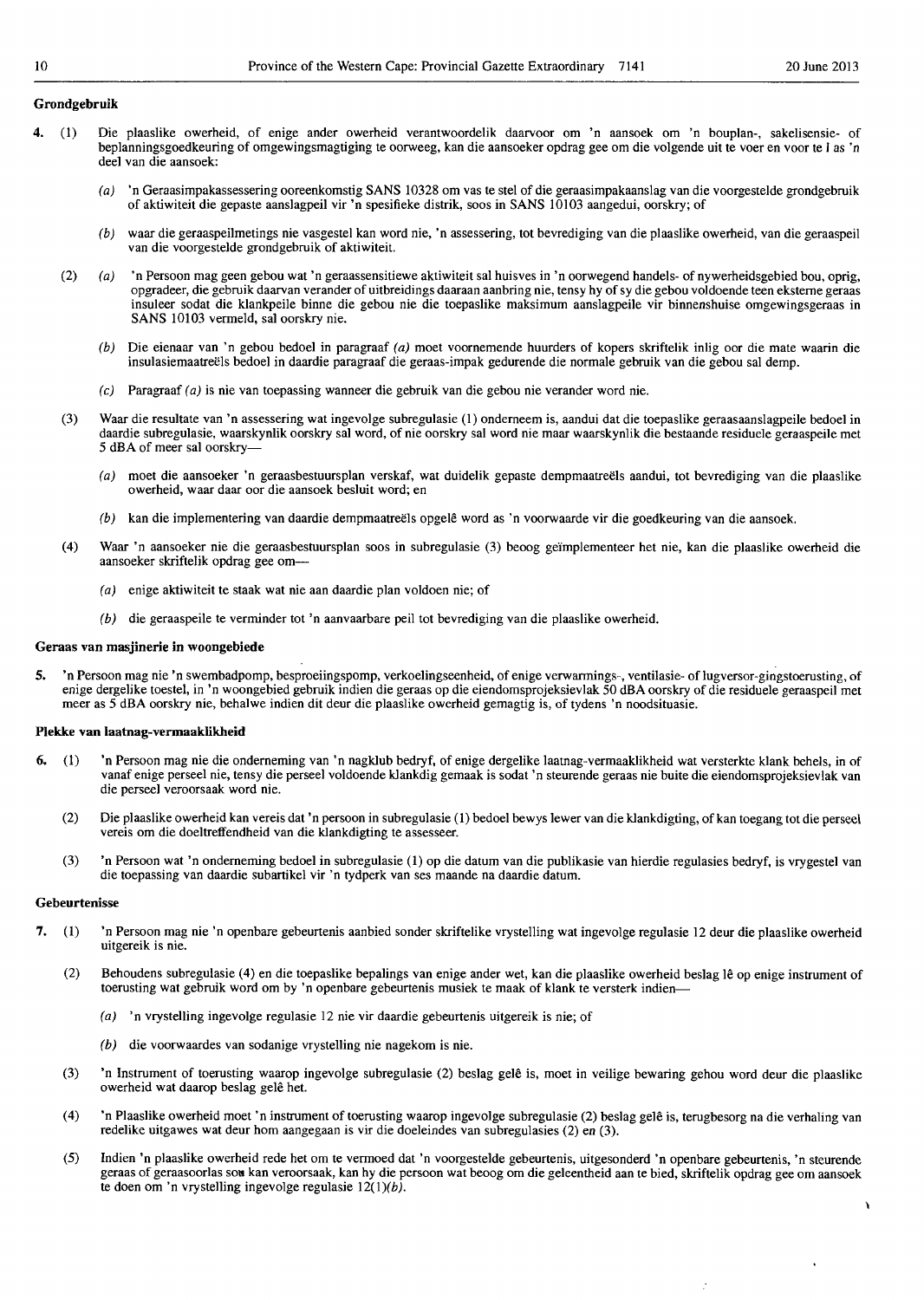(6) 'n Persoon mag nie 'n gebeurtenis aanbied ten opsigte waarvan 'n plaaslike owerheid 'n opdrag in subregulasie (5) beoog, uitgereik het, sonder 'n skriftelike vrystelling wat ingevolge regulasie 12 deur die plaaslike owerheid uitgereik is nie.

#### Metings- en berekeningsprosedures

- 8. (1) 'n Persoon wat klankmetingstoerusting gebruik vir die doeleindes van hierdie regulasies moet toesien dat
	- (a) die toerusting voldoen aan die vereistes vir tipe l-instrumente soos deur SANS 658 aangedui; en
	- (b) die metings- en berekeningsprosedures voldoen aan SANS 10103, SANS 10328, SANS 10117, en SANS 10210, na gelang van die geval.
	- (2) Die persoon wat 'n meting neem kan na goeddunke die metings- of berekeningspunt bepaal as-
		- (a) 'n punt waar die klaer die ergste deur die geraas geraak word; of
		- (b) 'n punt op die eiendomsprojeksievlak wat verteenwoordigend van die betrokke geraas is.

## Aanwysing van werknemers deur plaaslike owerhede om geraasbebeerfunksies te verrig

- 9. 'n Plaaslike owerheid moet binne 'n jaar van die publikasie van hierdie regulasies---
	- 'n werknemer van die plaaslike owerheid aanwys wat oor die nodige bekwaamheid beskik, om verantwoordelik te wees vir die uitvoering van hierdie regulasies binne die regsgebied van die plaaslike owerheid;
	- (b) 'n werknemer van die plaaslike owerheid aanwys wat oor gepaste kennis en vaardighede beskik om geraasbeheer of akoestieke meting uit te voer en wat by 'n wetenskaplike, ingenieurs- of gesondheidsverwante professionele Iiggaam geregistreer is, om verantwoordelik te wees vir-
		- (i) die ontleding, evaluering en goedkeuring van, en raadgewing oor, geraasimpak-assesserings en geraasbestuursplanne;
		- (ii) die goedkeuring van klankdempingsmaatreëls;
		- (iii) die uitvoering van geraasimpakmetings en die berekening van klankpeile; en
		- (iv) die noukeurige ondersoek van klankrnodellering en klanktegnieke; en
	- (c) indien hy nie 'n werknemer soos beoog in paragraaf (b) kan aanwys nie
		- deur 'n ooreenkoms met 'n ander plaaslike owerheid 'n beampte van die ander plaaslike owerheid aanstel om die pligte van so 'n werknemer uit te voer; of
		- (ii) 'n professionele konsultant aanstel wat in geraasbeheer gekwalifiseer is en bekwaam is om, wanneer nodig, die pligte van so 'n werknemer uit te voer.

#### Prosedure vir beheer van geraas

- 10. (1) Wanneer 'n persoon 'n klagte by 'n plaaslike owerheid indien oor wat vermoedelik 'n steurende geraas is, moet 'n aangewese persoon-
	- (a) die klagte ondersoek en deur berekening of meting ooreenkomstig SANS 10328 vasstel of dit 'n steurende geraas is;
	- (b) aanslagpeil toepas, behalwe waar die residuele geraaspeil met meer as 10 dBA van die aanslagpeil verskil; en
	- (c) indien 'n geraas 'n steurende geraas is, 'n skriftelike opdrag uitreik aan-
		- (i) die persoon wat die geraas veroorsaak of daarvoor verantwoordelik is; of
		- (ii) die eienaar, huurder, bewoner of persoon in beheer van die betrokke perseel,

om die geraas te staak of dit te demp tot 'n peil wat aan die vereistes van hierdie regulasies voldoen binne die tydperk in die opdrag vermeld.

- (2) Indien bevind word dat 'n persoon 'n steurende geraas veroorsaak of daarvoor verantwoordelik is, kan die plaaslike owerheid daardie persoon aanspreeklik hou vir die onkoste om 'n professionele konsultant aan te stel soos in regulasie 9(c)(ii) bedoel om die klag te ondersoek.
- (3) 'n K1agte by 'n plaaslike owerheid oor 'n beweerde geraasoorlas moet in die vorm van 'n beedigde verklaring wees, wat die volgende vermeld:
	- (a) Die aard van die beweerde geraasoorlas;
	- (b) wanneer die geraasoorlas die eerste opgemerk is;
	- (c) die duur van die geraasoorlas;
	- (d) indien van toepassing, hoe dikwels die geraasoorlas voorgekom het;
	- (e) die oorsprong van die geraasoorlas; en
	- indien verkrygbaar, die naam en adres van die bewoner van die perseel waarvandaan die geraasoorlas ontstaan.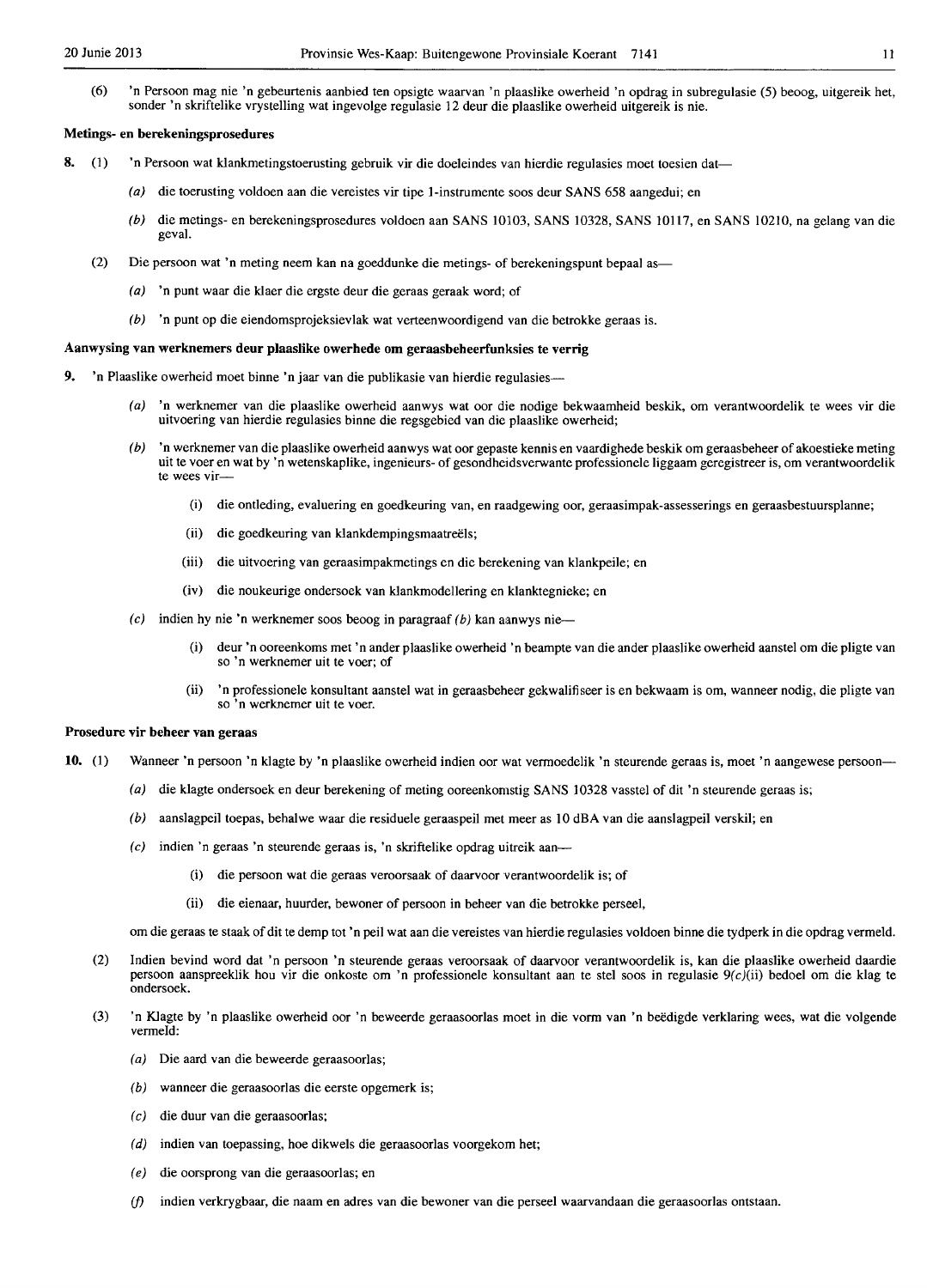- (4) By ontvangs van 'n klagte oor 'n geraasoorlas moet 'n gemagtigde persoon-
	- (a) die klagte ondersoek; en
	- $(b)$  indien, na die mening van die gemagtigde persoon, 'n geraas 'n geraasoorlas is of kan wees, kan hy of sy 'n skriftelike opdrag uitreik aan-
		- (i) die persoon wat die geraas veroorsaak of daarvoor verantwoordelik is; of
		- (ii) aan die eienaar, huurder, bewoner of persoon in beheer van die betrokke perseel, om die geraas te staak of te demp binne die tydperk in die opdrag vermeld.

#### Aigemene bevoegdhede van pJaaslike owerhede en gemagtigde persone

- 11. (1) 'n Plaaslike owerheid kan-
	- (a) voorwaardes oplê wanneer enige toestemming of vrystelling ingevolge hierdie regulasies gegee word; en
	- (b) behoudens die toepaslike bepalings van enige ander wet, klankpeil-meetinstrumente of soortgelyke toestelle, en padverkeerstekens of kennisgewings wat met geraas verband hou, op enige plek in sy regsgebied oprig.
	- (2) 'n Gemagtigde persoon kan, ten opsigte van 'n klagte oor'n geraasoorlas of'n steurende geraas, enige perseel binnegaan om enige gepaste onder sock, navraag of inspeksie uit te voer, behoudens subregulasie (3).
	- (3) 'n Gemagtigde persoon mag nie 'n woonperseel binnegaan vir die doel van subregulasie (2) nie, behalwe-
		- (a) met die toestemming van die eienaar of persoon in beheer van die perseel; of
		- (b) op gesag van 'n lasbrief deur 'n landdros uitgereik nadat die magistraat oortuig is dat daar redelike gronde bestaan wat die lasbrief regverdig.

#### Vrystellings

- 12. (1) 'n Plaaslike owerheid kan enige persoon of plek of soort plek van enige bepaling van hierdie regulasies vrystel-
	- (a) uit eic bcweging; of
	- (b) op aanvraag van enige persoon.
	- (2) Die aansoeker bedoel in subregulasie  $1(b)$  moet--
		- (a) volledige redes vir die aansoek verstrek; en
		- (b) op 'n wyse bepaal deur die plaaslike owerheid, skriftelike kommentaar aangaande die aansoek aanvra.
	- (3) Die proses in subregulasie (2) bedoel, moet 'n geleentheid bied aan moontlik belanghebbende en geraakte partye om skriftelike vertoe oor die voorgestelde vrystelling te rig, en die aansoeker kan skriftelik kommentaar lewer op enige vertoe wat ontvang is.
	- (4) 'n Plaaslike owerheid moet, nadat 'n aansoek of voorstel vir die toekenning van 'n vrystelling oorweeg is, waar van toepassing oorcenkomstig die beginsels van Omgewingsbestuur kragtens WNOB, skriftelik-
		- (a) vrystelling verleen en die voorwaardes uiteensit, indien daar is, ingevolge waarvan die vrystelling verleen word;
		- (b) weier om vrystelling te verleen en die redes vir die weiering verskaf; of
		- (e) 'n geraasirnpak-assessering ingevolge SANS 10328 vereis voordat 'n besluit in paragraaf (a) of (b) bedoel, geneem word.
	- (5) Die voorwaardes bedoel in subregulasie  $4(a)$  kan, waar van toepassing, die volgende insluit:
		- (a) Die tydperk waarvoor die vrystelling verleen word, met inbegrip van die tye en dae wanneer handelinge wat geraas kan veroorsaak, vrygestel word;
		- (b) of 'n kennisgewing soos uiteengesit in Aanhangsel I aangebring moet word, op 'n duidelik sigbare plek by elke openbare toegang tot die perseel;
		- (c) of geraaspeile gemonitor moet word en, indien weI, die manier waarop dit gedoen moet word en hoe rekords vir inspeksie gehou moet word; en
		- (d) enige ander voorwaardes van die vrystelling.
	- (6) Die plaaslike owerheid kan 'n vrystelling of voorwaarde wat hy kragtens subregulasie  $4(a)$  verleen of opgelê het, wysig-
		- (a) uit eie beweging; of
		- (b) op aanvraag van die houer van die vrystelling.
	- (7) 'n Aansoek ingevolge subregulasie (6)(b) moet op skrif wees en van 'n motivering vir die wysiging vergesel wees.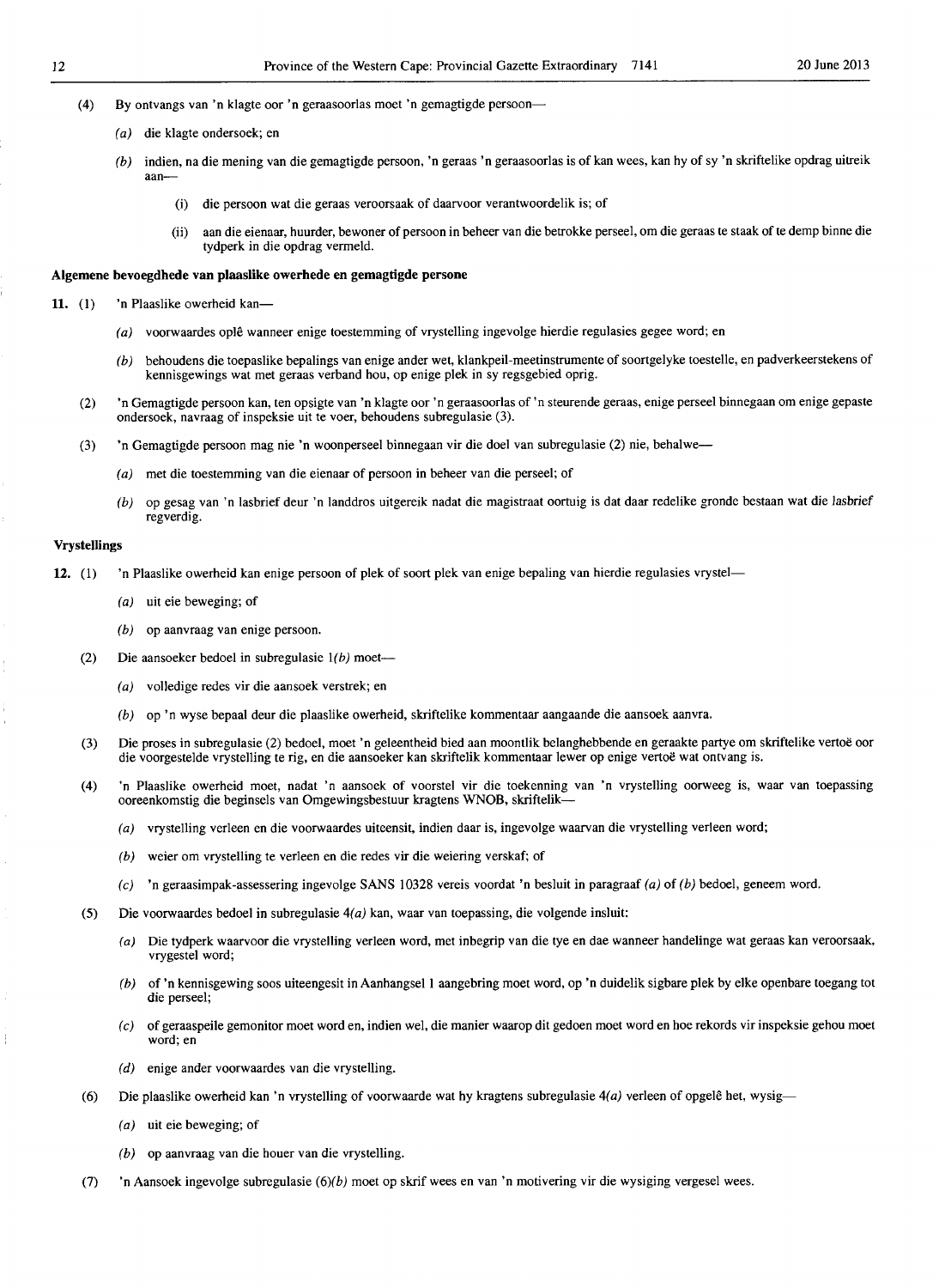- (8) By ontvangs van 'n aansoek in subregulasie  $(6)(b)$  bedoel-
	- (a) moet die plaaslike owerheid oorweeg of die goedkeuring van die aansoek die regte of belange van ander partye waarskynlik negatief sal raak; en
	- (b) kan die plaaslike owerheid vir daardie doel bykomende inligting van die aansoeker aanvra.
- (9) 'n Vrystelling in subregulasie (4) bedoel, mag nie een jaar oorskry nie, tensy dit ten opsigte van 'n magtiging beoog in regulasie 4 is.
- (10) Indien daar aan enige voorwaarde van 'n vrystelling nie voldoen word nie, kan die plaaslike owerheid-
	- (a) die verantwoordelike persoon opdrag gee om aan daardie voorwaarde te voldoen; of
	- (b) die vrystelling summier opskort of terugtrek.
- (11) 'n Geskrewe vrystelling moet op die perseel waarvoor dit toegeken is gehou word, of in die besit van die houer van die vrystelling wees, vir inspeksie deur 'n plaaslike owerheid of 'n gemagtigde persoon op versoek.

#### Misdrywe en strawwe

- 13. (1)  $\cdot$  'n Persoon pleeg 'n misdryf indien hy of sy-
	- (a) regulasie 2, 3, 4(2), 5, 6(1), 7(1) of 7(6) oortree of versuim om daaraan te voldoen;
	- (b) versuim of weier om te voldoen aan 'n skriftelike voorwaarde, skriftelike opdrag of skriftelike kennisgewing ingevolge hierdie regulasies opgele, gegee of uitgereik deur 'n plaaslike owerheid of 'n gemagtigde persoon;
	- (c) peuter met enige voorwerp wat gebruik word of aangebring is cleur of namens 'n plaaslike owerheid of 'n gemagtigde persoon vir clie doeleindes van hierdie regulasies, met inbegrip van 'n geraasmoniteringstelsel, geraasdemper, klankpeil-meetinstrument of akoestiese toestel, of 'n padverkeersteken of kennisgewing wat direk of indirek met geraas verband hou, of indien hy of sy sodanige voorwerp buite werking stel of beskadig, of die werking daarvan belemmer;
	- (d) versuim of weier om toegang te verleen aan 'n gemagtigde persoon om 'n perseel te betree en te inspekteer op gesag van 'n lasbrief ingevolge regulasie  $11(3)(b)$  uitgereik;
	- (e) versuim of weier om inligting wat regtens van hom of haar vereis kan word deur 'n gemagtigde persoon, aan claardie gemagtigde persoon te verstrek;
	- (f) 'n gemagtigde persoon by die uitvoering van sy of haar pligte verhinder of dwarsboom; of
	- $(g)$  foutiewe of misleidende inligting aan 'n gemagtigde persoon verstrek met die wete dat dit foutief of misleidend is.
	- (2) 'n Persoon wat aan 'n misdryf ingevolge hierdie regulasies skuldig bevind word, is strafbaar met 'n boete of met gevangenisstraf vir 'n tydperk van hoogstens twee jaar, of met beide die boete en die gevangenisstraf.
	- (3) 'n Persoon wat aan 'n misdryf ingevolge hierdie regulasies skuldig bevind word, en wat ná die skuldigbevinding voortgaan met die daad of versuim, pleeg 'n voortdurende misdryf en is by skuldigbevinding strafbaar met 'n boete van hoogstens RSO 000 of gevangenisstraf van hoogstens twintig dae, of met beide die boete en gevangenisstraf vir elke dag wat die misdryf voortgesit word.

#### Toepassing van regulasies

14. Hierdie regulasies is op aile plaaslike owerhede in die Provinsie van toepassing.

#### Herroeping van regulasies

15. Die regulasies gepubliseer by Provinsiale Kennisgewing 627 van 1998 (in Provinsiale Koerant 5309 van 20 November 1998) word herroep.

#### Kort titel

16. Hierdie regulasies staan bekend as die Wes-Kaapse Geraasbeheerregulasies, 2013.

#### Aanbangsel 1

Die waarskuwingskennisgewing in regulasie 12(5)(b) bedoel, moet nie kleiner as 30 cm by 20 cm wees nie, en die letters nie kleiner as 12 mm in hoogte nie. Die kennisgewing moet die volgende bewoording bevat:

# **WAARSKUWING**

# **HOE GERAASVLAK HIERBINNE LANGDURIGE BLOOTSTELLING KAN U GEHOOR BESKADIG**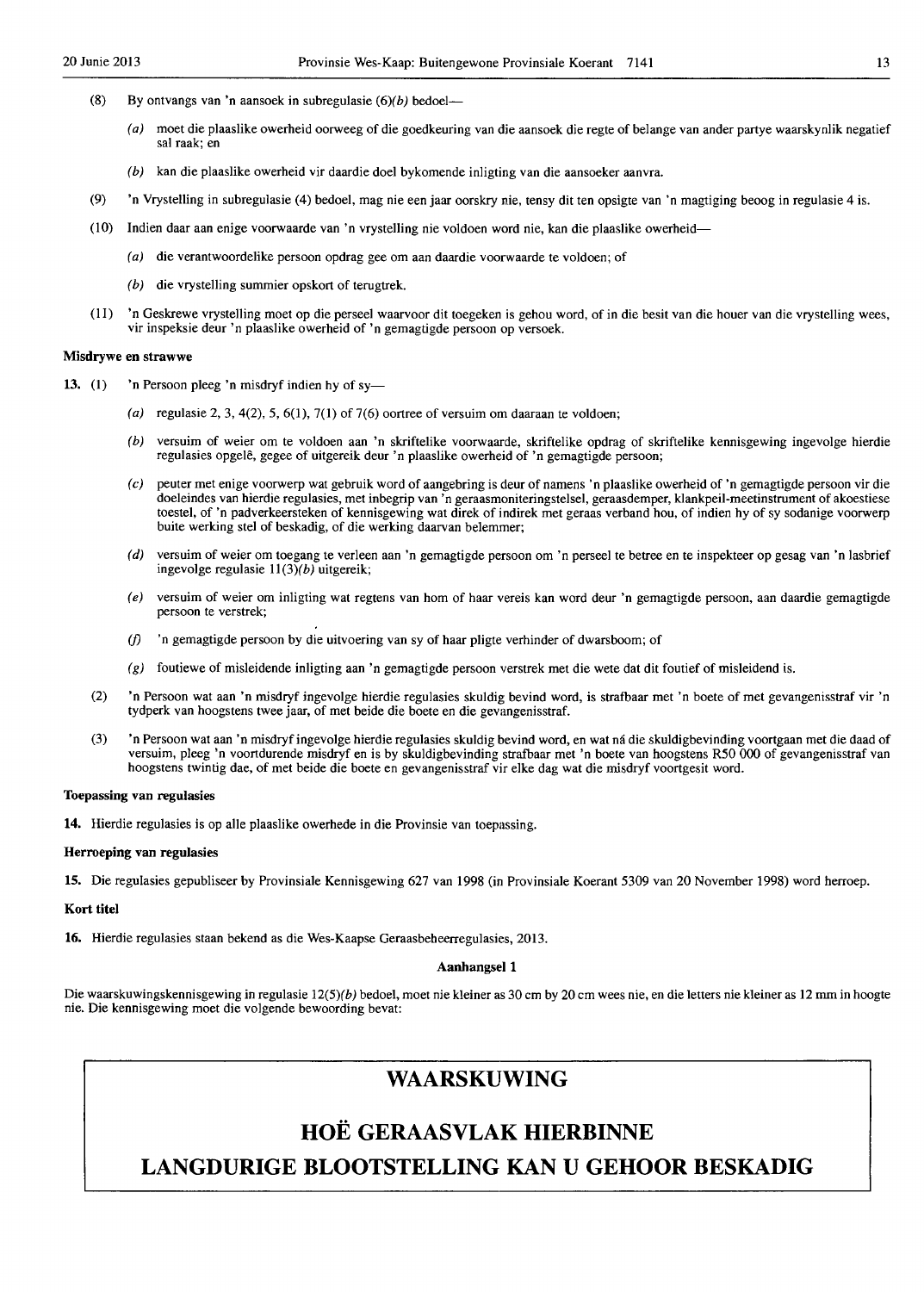#### I.S.200/2013 20 Juni 2013

#### **ISEBE LEMICIMBI YOKUSINGQONGILEYO NOCWANGCISO LOPHUHLISO**

#### **"ENVIRONMENT CONSERVATION ACT, 1989"**

#### **IMIGAQO EPHATHELELE KULAWULO LWENGXOLO**

UMphathiswa wePhondo wooRhulumente beMimandla, iMicimbi yezokusiNgqongileyo noCwangciso 10Phuhliso kwiphondo IeNtshona Koloni wenze imigaqo elapha kwiShedyuli elandela imiqathango yecandelo 2510Mthetho woLondolozo 10kusiNgqongileyo, 1989 (UMthetho 73 ka-1989).

#### **ISHEDYULI**

#### **Iinkcazelo**

1. Kule migaqo, naliphi na igama okanye intetho enikwe intsingiselo kulo Mthetho woLondolozo 10kusiNgqongileyo, 1989 (UMthetho 73 ka-1989). okanye upapasho IweMigangatho yoMzantsi Afrika echaphazelekayo (SANS), liya kuba nentsingiselo eliyinikiweyo apha, ngaphandle kokuba imeko elisetyenziswe kuyo inenye intsingiselo-

**"i-dBA"** ithetha izinga loxinzelelo Iwesandi elimetwa ngokweedesibheli elikumgangatho ka-A elihambelana nendlela indlebe yomntu eva ngayo;

**"imeko kaxakeka"** ithetha imeko ethi gqi qhaphu ngokukhawuleza ebandakanya ingozi eza kubakho okanye ekhoyo kubantu okanye umonakalo kwipropati okanye kwindalo ethi ifunise ukuba kukhawulezwe kuthathwe amanyathelo;

**"iNEMA"** ibhekisa kuMthetho woLawulo IweNdalo, *(iNational Environment Management Act),* ka-1998 (uMthetho we-I07 ka-1998);

**"ingxolo ekuloo ndawo"** ibhekisa kuso sonke isandi esivakalayo kwindawo nemeko ethile nangexesha elithile, ethi ichazwe ngokweemitha zezinga lengxolo ezibalwa ngezingqi sayo kangangexesha eliyimizuzu eli-10;

**"ingxolo ephazamisayo"** ithetha ingxolo, ngaphandle kwelizwi lomntu elingongezwanga ngesixhobo sesandi, ethi-

- (a) ibe ngaphezulu kwezinga eliyi-7dBA;
- (b) ibe ngaphezulu kwezinga lengxolo eshiyekeleyo elithi libe ngaphezulu kwezinga lokubala elisetyenziswayo;
- (c) ibe ngaphezulu kwezinga lengxolo eshiyekeleyo kangange-3dBA apho ingxolo eshiyekeleyo ingaphantsi kwezinga lokubala elisetyenziswayo; okanye
- (d) kwimeko yengxolo esezantsi, eba ngaphezulu kwezinga elichazwe kwiSihlomelo B se-SANS 10103;

**"ingxolo ekwizinga eliphantsi"** ithetha isandi esinamandla esandi akwizinga elingaphantsi kwe-100Hz;

**"ingxolo eyinkathazo"** ibhekisa kuso nasiphi na isandi esiphazamisa okanye esinokuphazamisa ukuphola okanye uxolo Iwaye nawuphi na umntu;

**"inqwelomoya eyimodeli"** ibandakanya nayiphi na inqwelomoya yokuzonwabisa engagadwanga, nokuba yenkulu okanye encinane;

**"IPhondo"** libhekisa kwiPhondo IeNtshona Koloni;

**"ingxolo eshiyekeleyo"** ibhekisa kuso sonke isandi esivakalayo kwindawo nemeko ethile nangexesha elithile, ethi ichazwe ngokweemitha zezinga lengxolo ezibalwa ngezingqi sayo kangangexesha ubuncinane eliyimizuzu eli-lO, ngaphandle kwengxolo ethathwa njengengxolo ecaphukisayo okanye ephazamisayo;

**"isakhiwo"** sibhekisa kumhlatyanyana okanye isakhiwo okanye inxalenye yesakhiwo, yendawo, yendlu, yentente okanye esinye isakhelo;

**"i-SANS 10103"** ibhekisa kushicilelo lokugqibela *Iwe-Standards South Africa,* olunguNombolo 10103, olusihloko saID sithi: "Ukumetwa nokumiselwa kwamaqondo engxolo esingqongileyo okuphathelele ekusetyenzisweni komhlaba, kwimpilo, kwizinto ezithukuthezelayo nakuqhagamshwelwano ngentetho", njengoko lumana lulungiswa ngamaxesha athile okanye kolunye ushicilelo oluthatha indawo yalo;

**"i-SANS 10117"** ibhekisa kushicilelo lokugqibela *Iwe-Standards South Africa,* olunguNombolo 10117, olusihloko salo sithi: "Ukubalwa nokuqikelelwa kwengxolo yeenqwelo-moya kwizikhululo zeenqwelo-moya kulungiselelwa ukusetyenziswa komhlaba" njengoko lumana lulungiswa ngamaxesha athile okanye kolunye ushicilelo oluthatha indawo yalo; njengoko kuchaziwe kwi-SANS 10328;

**"i-SANS 10210"** ibhekisa kushicilelo lokugqibela *Iwe-Standards South Africa,* olunguNombolo 10210, olunesihloko esithi: "Ukubalwa nokuqikelelwa kwengxolo yezithuthi zendlela", njengoko lumana lulungiswa ngamaxesha athile okanye kolunye ushicilelo oluthatha indawo yalo; njengoko kuchaziwe kwi-SANS 10328;

**"i-SANS 10328"** ibhekisa kushicilelo lokugqibela *Iwe-Standards South Africa,* olunguNombolo 10328, olunesihloko esithi: "Iindlela zokuhlolwa kwendlela echaphazeleka ngayo indalo yingxolo", njengoko lumana lulungiswa ngamaxesha athile okanye kolunye ushicilelo oluthatha indawo yalo;

**"i-SANS 658"** ithetha uhlelo lokugqibela lopapasho *Iwe-Standards South Africa,* olunguNomb. 658 olunesihloko esithi, *"Integrating-averaging sound level meters";* 

**"isiganeko sikawonkewonke"** sithetha nasiphi na isiganeko-

- (a) uluntu olunokusizimasa, esibandakanya umbhiyozo, umboniso wasemoyeni, ikonsathi yomculo, ifestivali, isiganeko sezemidlalo okanye nasiphi na isiganeko esibunjalo; kananjalo
- (b) apho kudlalwa umculo ongxolayo okanye odlalelwa phezulu.

**"isilwanyana",** xa sihlanganiswa nomntu, sithetha nasiphi na isilwanyana esisesaloo mntu yaye sibandakanya iintaka neenkukhu;

**"isithuthi"** sithetha nayiphi na into ehamba ngamavili okanye erhubuluza emzileni, nokuba izihambela ngamandla ayo okanye ayizihambeJi, ngaphandle kwezo zihamba kwimizila yoololiwe; kubandakanywa-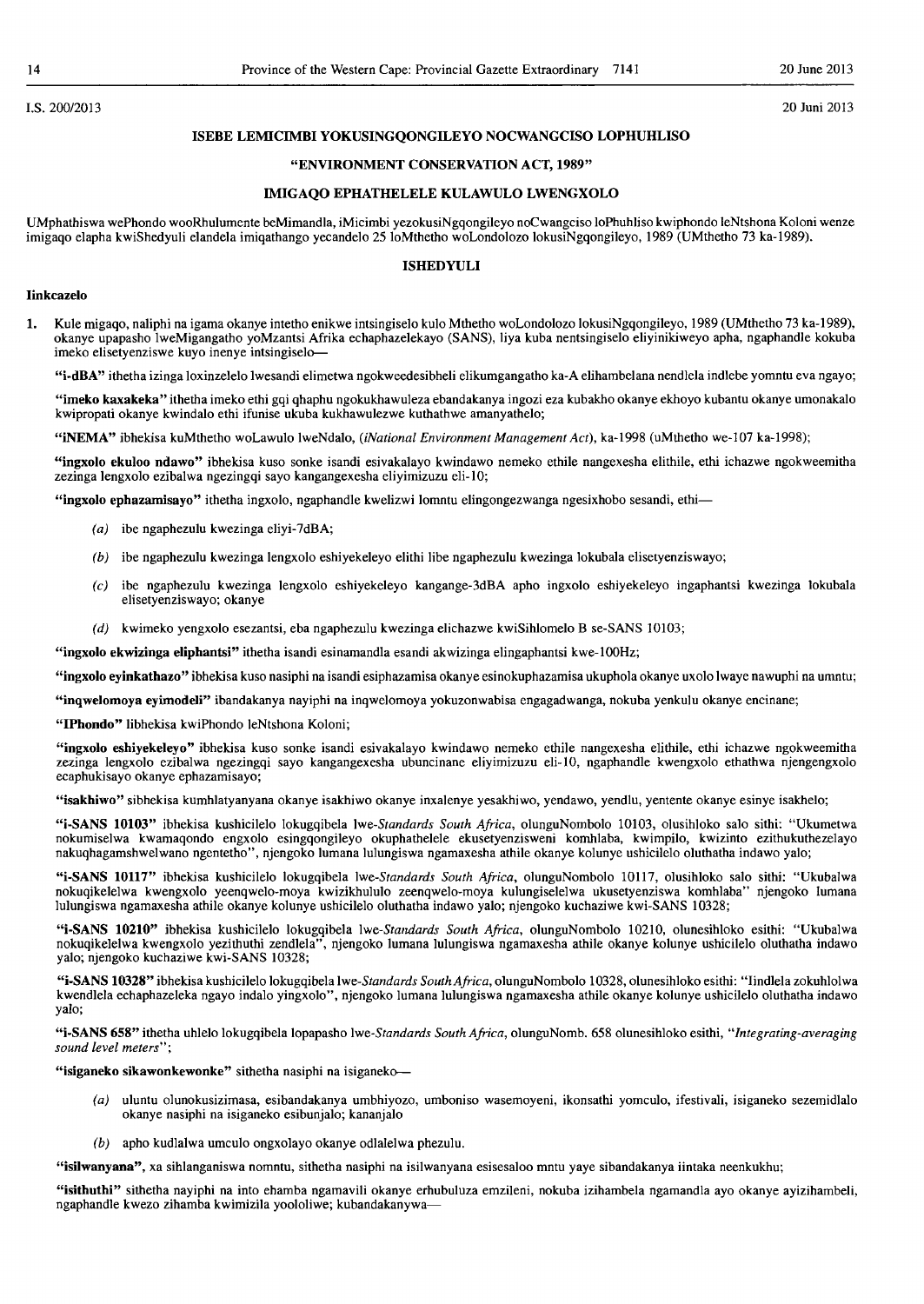- $(a)$  imoto;
- (b) isithuthuthu;
- $(c)$  isithuthi esingahambi ndleleni, isithuthuthu esiyikhwadi okanye esihamba esantini; kunye
- (d) nesithuthi esiyimodeli;

"isityaba somda wepropati" sithetha isityaba esimiyo okanye esileleyo, nokuba sesiphi na ekubhekiswa kuso, kumda wesakhiwo esibonisa apho uphela khona umda wesakhiwo kuloo ndawo sikuyo;

"inqanawe" nayiphi na into ehamba emanzini, ebandakanya-

- $(a)$  i-jet ski;
- (b) iskibhowuthi; kunye
- $(c)$  nenqanawe eyimodeli;

"izinga lesandi" Iithetha izinga eliqhubekayo lokumeta isandi njengoko lichaziwe kwiSANS 10103, kuthathelwa ingqalelo isingqi, ithowuni nolungelelwaniso Iwexesha lasebusuku;

"izinga lokubala" Iibhekisa kwizinga lokubala elisetyenziswa ngaphandle kuloo meko yeloo xesha kulawo achazwe kwiTheyibhile 2 yeSANS 10103;

"ugunyaziwe wommandla" ubhekisa kumasipala onegunya kwingingqi;

"umntu" uthetha umntu onamalungelo omthetho kunye nequmrhu likarhulumente;

"umntu ogunyazisiweyo" uthetha-

- (a) umntu okhethiweyo;
- (b) i1ungu leeNkonzo yesipolisa elichazwe kwicandelo I lomthetho *iSouth African Police Service Act,* 1995 (UMthetho 68 ka-1995);
- (c) ipolisa likamasipala, igosa lezendlela, ipolisa logcino-cwangco okanye iwadeni yezendlela eqeshwe phantsi kwawo nawuphi na umthetho; okanye
- *(d)* umntu omiselwe njengegosa logcino-xolo ngokwemiqathango yecandelo 334(1) lomthetho *iCriminal Procedure Act,* 1977 (UMthetho 51 ka-1977);

"umntu okhethiweyo" uthetha umntu otyunjwe ngugunyaziwe wommandla elandela imiqathango yomgaqo 9;

"umsebenzi ongadibaniyo nengxolo" ubhekisa kumsebenzi onokuchaphazeleka kakubi yingxolo; 100 misebenzi ibandakanya imisebenzi esezindlini, kumacandelo ezempilo, kwawezemfundo, okanye iinkonzo.

#### UThinte10 IweNgxo)o ePhazamisayo

- 2. Akukho mntu uya kwenza-
	- (a) ingxolo ephazamisayo; okanye
	- (b) avumele ukuba mayenziwe nguye nawuphi na umntu, sisilwanyana, ngurnatshini, sisithuthi, sisithuthi sokuzonwabisa, sisixhobo okanye zizo naziphi na izinto ezidityanisiweyo kwezi zichaziweyo.

#### UThintelo IweNgxolo eyiNkathazo

- 3. Apho oku kuza kudala ingxolo eyinkathazo, akukho mntu uya kuthi-
	- (a) asebenzise okanye adlale, okanye avumele ukuba kusetyenziswe okanye kudlalwe ireyidiyo, umabonakude, igubu, isixhobo somculo, isixhobo sokwandisa isandi, isistimu yesandisi-zwi okanye esinye isixhobo esifanayo esikhupha, isandisi-zwi okanye esinye isixhobo esifanayo esikhupha isandi;
	- (b) amakethe okanye athengise nayiphi into ethengiswayo;
	- (c) avurnele isilwanyana ukuba senze ingxolo;
	- (d) adlale ngezitaka-ntlantsi ngendlela engahambelaniyo nemiqathango kamasipala wengingqi yakhe;
	- (e) okhe, enze, adibanise, alungise, okhe ngokutsha, asebenzise okanye avavanye isithuthi, isikhephe okanye into ethile, okanye avumele ulmba kwakhiwe, kwenziwe, kudityaniswe, kulungiswe, kwakhiwe ngokutsha, kusetyenziswe okanye kuvavanywe ezi zinto, kwindawo enezindlu ekuhlalwayo kuzo okanye kufutshane nazo;
	- *(j)* asebenzise okanye adubule nayiphi na into edubulayo, urnpu okanye isixhobo esifana nawo esikhupha isandi esidubulayo, okanye avurnele ukuba sisetyenziswe okanye sidutyuliswe, ngaphandle kokuba ufurnene irnvume ebhalwe phantsi kurnasipala onegunya lokulawula kuloo mmandla:
	- $(g)$  ngaphandle kwaxa kukho imeko engxamisekileyo, avakalise isandi, okanye abangele ukuba kwenziwe isandi ngentsimbi, ngentsimbi ebethwa ngornatshini, ngesayireni, ngehutara, ngesilurnkisi esinesandi, ngernpempe, ngesandisi-zwi, okanye ezinye isixhobo esifanayo nezi;
	- (h) asebenzise nasiphi na isixhobo sogesi, umatshini wokucheba ingca, isixhobo sasegadini esisebenzisa urnbane, okanye esinye isixhobo esifanayo okanye nasiphi na kwezi zixhobo;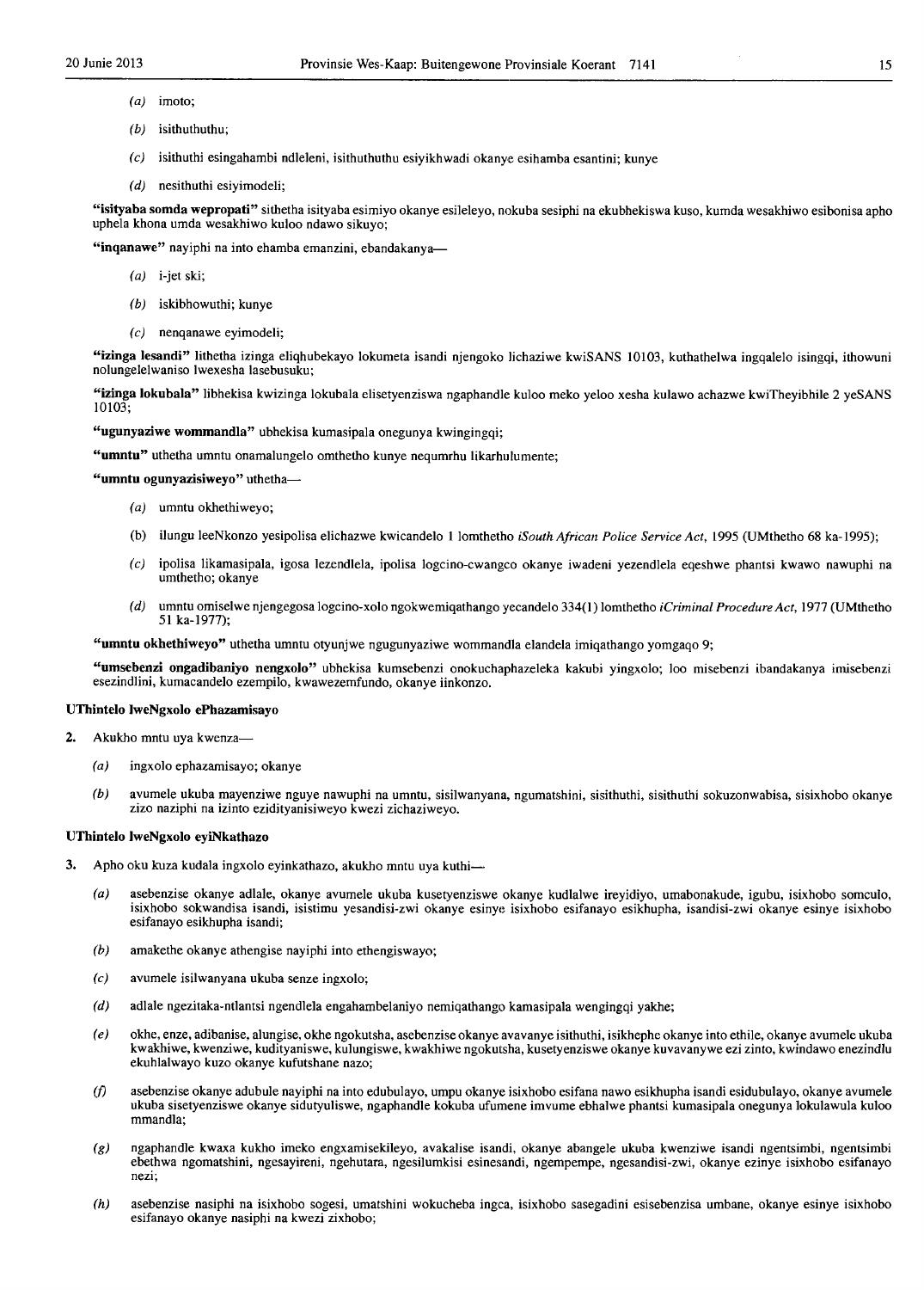- (i) afake izinto, akhuphe izinto, avule okanye avale okanye nangayiphi na enye indlela aphathe ihkreyithi, ibhokisi, into yokufaka izinto, izinto zokwakha, umgqomo wokufaka inkunkuma okanye enye into, okanye avumele ukuba Ie nto kufakwe kuyo izinto, kukhutshwe kuyo izinto, ivulwe okanye ivalwe okanye iphathwe;
- (j) aqhube isithuthi endleleni kawonke-wonke, inqanawe okanye inqwelomoya eyimodeli okanye avunyelwe ukuba sisetyenziswe; okanye
- $(k)$  enze nayiphi na enye ingxolo engachazwanga kwimihlathi  $(a)$ - $(j)$ .

#### UkuSetyenziswa koMhlaba

- 4. (I) Ugunyaziwe womrnandla, okanye nawuphi na ugunyaziwe, onoxanduva lokuqwalasela izicelo zeeplani zezakhiwo, ulwamkelo Iweelayisenisi zamashishini, ulwamkelo Iweeplani okanye ugunyaziso kwimiba yokusingqongileyo angayalela umfaki-sicelo ukuba enze ze angenise, njengenxalenye yesicelo sakhe-
	- Uvavanyo lwefuthe lengxolo ngokwemiqathango yeSANS 10328 ukuze afumanise ukuba ngaba ifuthe lengxolo kusetyenziso lwaloo mhlaba okanye kwinto eyenziwayo kuloo ndawo ingaba lingaphezulu na kwizinga ekungafanelanga kudlulwa kulo kweso sithili eliyiSANS 10103; okanye
	- (b) Apho lingaziwayo izinga lengxolo, kufuneka kungeniswe iziphumo zovavanyo eziya kuthi zanelise umasipala waloo ngingqi zezinga lengxolo eza kuba khona kusetyenziso lwalo mhlaba okanye kwinto eza kwenziwa apho.
	- (2) (a) Okhe okanye amise nasiphi na isakhiwo okanye enze iinguqu kwisakhiwo esikhoyo esikwindawo yokuhlala, apho kuza kwenziwa ushishino okanye kwindawo enemizi-mveliso ngaphandle kokuba kuyangqinwa ukuba emva kokuba esi sskhiwo sakhiwe, samiswa okanye saguqulwa, siza kwenziwa ngendlela efanelekileyo eza kusikhusela ngokwaneleyo ukuba ingxolo yangaphandle ingavakaJi kuso, ukuze amaqondo engxolo angaphakathi angabikho ngaphezulu kwalawo afanelekileyo nangawona aphezulu engxolo efanelekileyo yangaphakathi, achazwe kwi-SANS 10103.
		- (b) Umnini-sakhiwo ekubhekiswe kuye kumhlathi (a) kufuneka abachazele abantu abaza kusebenzisa eso sakhiwo okanye abaza kusithenga ngokuthi ababhalele, ngamanyathelo okunqanda ingxolo aza kuwathatha ngexesha lesiqhelo lokusetyenziswa kweso sakhiwo.
		- $(c)$  Umhlathi (a) awusebenzi apho ukusetyenziswa kwesakhiwo kungatshintshwanga.
	- (3) Apho iziphumo zovavanyo oluthathiweyo ngokomqathangwana (1) zibonisa ukuba amazinga engxolo ekubhekiswe kuwo kulo mqathangwana kuza kudlulwa ngapha kwawo okanye akuzi kudlulwa kuwo kodwa kuza kudlulwa kwizinga elingu-5dBA okanye ngaphezulu
		- umfaki-sicelo makangenise isicwangciso sokulawula ingxolo apho achaza ngokuphandle amanyathelo okunqanda ingxolo aya kuthi anelise umasipala waloo ngingqi phambi kokuba kuthathwe isigqibo; kananjalo
		- (b) ukumiselwa kwaloo manyathelo okunqanda ingxolo angasetyenziswa njengomqathango wokwamkelwa kweso sicelo.
	- (4) Apho umfaki-sicelo engamiselanga isicwangciso sokulawula ingxolo njengoko kuchaziwe kumqathangwana (3), umasipala waloo ngingqi angayalela umfaki-sicelo ukuba-
		- (a) ayeke kwamsebenzi ongathobeli eso sicwangciso; okanye
		- (b) athobe izinga lengxolo ukuba libe kwiqondo elamkelekileyo elanelisa umasipala waloo ngingqi.

#### Ingxolo esuka koomatshini abakwiilokishi ezihlala **uluntu**

5. Umntu akanakusebenzisa impompo yepuli, impompo yokunkcenkceshela, ifriji, okanye nasiphi na isishushubezi, isixhobo sokungenisa nokukhupha umoya okanye nantoni ebunjalo kwindawo enezindlu zabantu ukuba ngaba ingxolo ekuloo propati ingaphezulu kwe-50dBA okanye ingaphezulu kwezinga lengxolo eshiyekelelayo engu-5dBA, ngaphandle kokuba ufumene imvume kumasipala, okanye oko kwenzeka kwimeko kaxakeka.

#### Iindawo zokonwaba ebusuku

- 6. (1) Akukho mntu unokwenza umsebenzi weklabhu yasebusuku, okanye nawuphi na umsitho wasebusuku onengxolo egqumzayo ephezulu kuso nasiphi na isakhiwo ngaphandle kokuba akuphumeli ngxolo kweso sakhiwo ukwenzela ukuba kungabikho ngxolo ikhathazayo iya kuphumela ngaphandle kwemida yeso sakhiwo.
	- (2) Umasipala angafuna ukuba umntu ekubhekiswe kuye kumqathangwana (1) ukuba eze nobungqina bokuba ingxolo ayiphumeli kwisakhiwo eso, okanye angacela ukuba avunyelwe ukuba angene kweso sakhiwo aze kuziqinisekisela ukuba ingxolo ayiphumeli.
	- (3) Umntu owenza ushishino okanye umsebenzi ekuthethwa ngawo kumqathangwana (1) ngomhla wokupapashwa kwale miqathango, uyaxoleleka kuwo ukuba angangawuthobeli isithuba seenyanga ezintandathu emva kwaloo mhla.

#### lmisitho okanye iziganeko

- 7. (1) Akukho mntu unokwenza umsitho wasesidlangalaleni engafumenanga mvume ebhaliweyo esuka kumasipala waloo ngingqi ngokwemiqathango yomgaqo 12.
	- (2) Kulandelwa umgaqwana (4) nayo yonke imiqathango echaphazelekayo yawo nawuphi na omnye umthetho, umasipala wengingqi angathatha nasiphi na izixhobo ebekusenziwa ngazo umculo okanye ebezinyusa ingxolo kumsitho kawonke-wonke ukuba-
		- (a) abasindleki baloo msitho khange bafumane nto ibavumela ukuba bangangawuthobeli umgaqwana (1) kuloo msitho; okanye
		- (b) imiqathango ebibekiwe xa benikwa isaphulelo kulo mgaqwana ayithotyelwanga.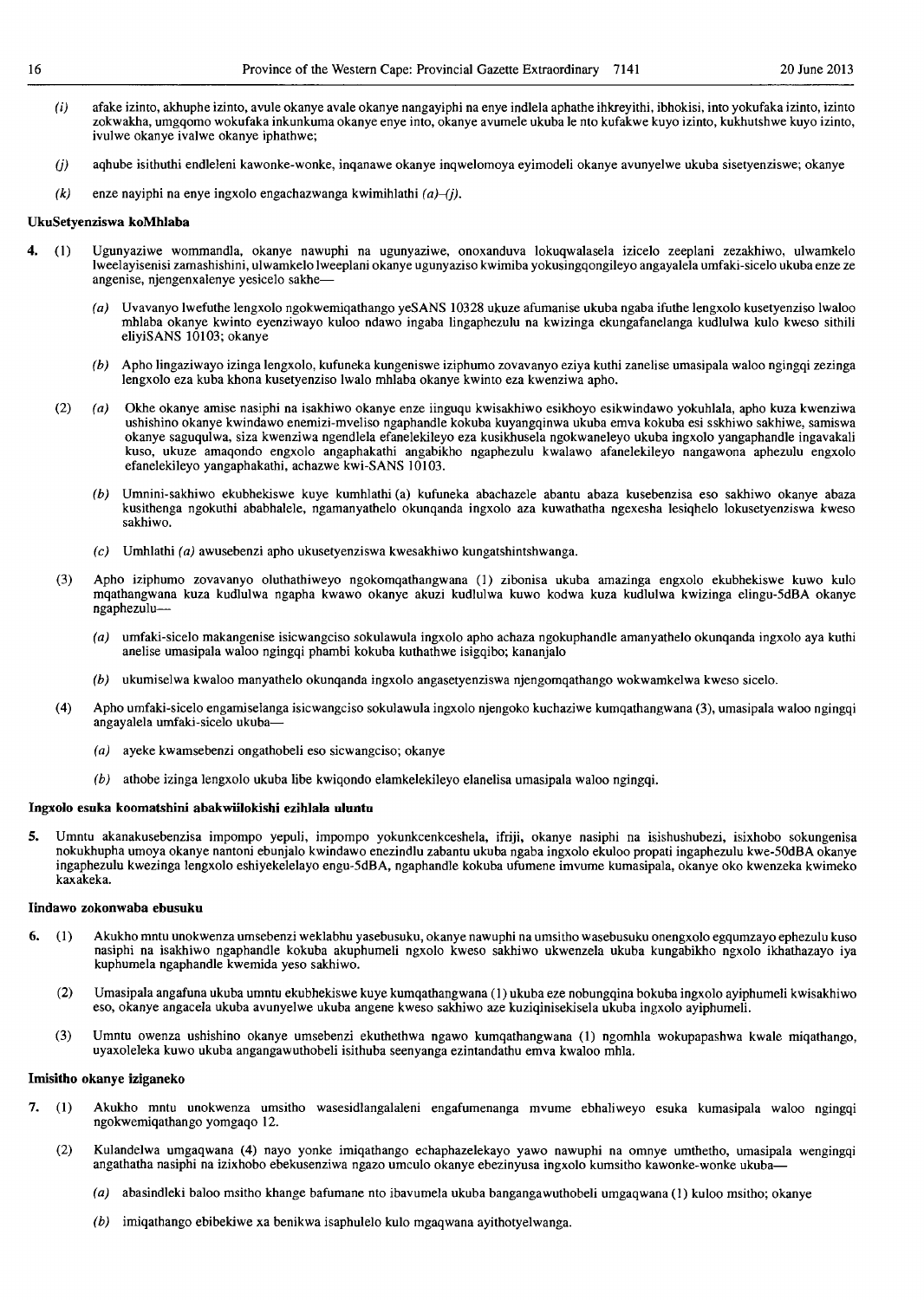- (3) Isixhobo esiye sathathwa phantsi komgaqwana (2) kufuneka sigcinwe sikhuselekile nguloo masipala usithathileyo.
- (4) Umasipala wengingqi kufuneka abuyise isixhobo ebesibambile ngokomgaqwana (2) emva kokuba efumene iindleko azichithileyo elandela imigaqwana (2) no-(3).
- (5) Ukuba umasipala wengingqi unesizathu sokukholelwa ukuba umsitho ocetywayo, ngaphandle kokawonke-wonke, unokwenza ingxolo ephazamisayo okanye ecaphukisayo, angayalela umntu 100 ufuna ukusindleka umsitho Iowa ukuba abhale acele ukuba noko ophulelwe kwimiqathango yomgaqo 12(1)(b).
- (6) Akukho mntu uya kwenza umsitho apho umasipala anike umyalelo ochazwe kumgaqwana (5) ngaphandle kwemvume ebhaliweyo emvumelayo ukuba angathobeli imigaqo ethobeli, mvume leyo evela kumasipala ngokomgaqo 12.

#### Iinkqubo zokumeta nezokubala

- 8. (1) Umntu osebenzisa isixhobo esinesandi, ngokwale migaqo kufuneka aqinisekise ukuba-
	- (a) Isixhobo eso sithobela imiqathango yezixhobo ezikuluhlu 1 njengoko kuchaziwe kwi-SANS 658; kananjalo
	- (b) Iinkqubo zokumeta nokubala kufuneka zithobele iSANS 10103, SANS 10328, SANS 10117 neSANS 10210, kuxhomekeka ekubeni yeyiphi na echaphazelekayo.
	- (2) Izinga lokumeta nokubala liya kugqitywa nguloo mntu umetayo-
		- (a) njengezinga elichaphazela kakhulu 100 mntu ufake isikhalazo sengxolo; okanye
		- (b) njengezinga kwisityaba sepropati ekuthethwa ngayo elimele umba Iowa wengxol0 ekukhalazwa ngawo.

#### Ukubekwa kwabasebenzi abajongene nengxolo bebekwa ngoomasipala bengingqi

- 9. Umasipala wengingqi kufuneka athi ungaphelanga unyaka emva kopapasho lwale migaqo-
	- (a) abeke umsebenzi kamasipala okwaziyo ukwenza 10 msebenzi ukuba athathe uxanduva lokuphunyezwa kwale migaqo kummandla waloo masipala;
	- (b) abeke umsebenzi kamasipala onolwazi nezakhono zokulawula ingxolo nokumeta izinga lengxolo, obhaJisiweyo kwibhunga lezobunzululwazi, ubunjineli nezempilo, ekufuneka ejongene--
		- (i) nophononongo, uhlolo, ukwamkela nokucebisa ngovavanyo lwefuthe lengxolo nezicwangciso zokulawula ingxolo;
		- (ii) ukwamkela amanyathelo okunqanda ingxelo;
		- (iii) amete ifuthe lezinga lengxolo abale nezinga lengxolo; yaye
		- (iv) aphonononge iimodeli kunye neentlobo zezixhobo zengxolo; yaye
	- (c) ukuba umasipala akabeki msebenzi njengoko kuchaziwe kumhlathi  $(b)$ -
		- (i) enze isivumelwano nomnye umasipala, atyumbe igosa lomnye umasipala ukuba lenze umsebenzi waloo msebenzi; okanye
		- (ii) aqeshe ingcali enezakhono zokulawula ingxolo ekwaziyo ukwenza imisebenzi efanele ukwenziwa nguloo msebenzi, xa kuyimfuneko.

## Inkqubo yokulawula ingxolo

- 10. (l) Xa umntu efake isikhalazo sengxolo ephazamisayo kumasipala wengingqi, umntu otyunjiweyo-
	- (a) makaphande ngesikhalazo eso ze abale okanye amete elandela imiqathango ye-SANS 10328 ukuba ingaba okunene 100 ngxolo iyaphazamisa na;
	- (b) makasebenzise izinga lokubala ngaphandle kwalapho ingxolo eshiyekeleyo inomahluko ongaphezulu kwe-l OdBA kwizinga lokubala;
	- $(c)$  ukuba ngaba loo ngxolo okunene iyaphazamisa, makakhuphe imiyalelo ebhaliweyo-
		- (i) ayithumele kumntu owenza ingxolo okanye ongunobangela waloo ngxolo; okanye
		- (ii) umnini, umntu ohlala okanye onoxanduva Iweso sakhiwo kuthethwa ngaso,

ukuba ayeke ukwenza ingxolo ephazamisayo okanye ayithobe iye kufikelela kwizinga elibekiweyo ngokweemfuno zale miqathango singaphelanga isithuba esibekwe kuJoo myaJelo.

- (2) Ukuba umntu ufunyaniswe ukuba wenza ingxolo ephazamisayo, umasipala wengingqi angamhlawulisa iindleko zokuqesha ingcali echazwe kumgaqo 9(c)(ii) eya kuphanda eso sikhalazo.
- (3) Isikhalazo esingene kumasipala wengingqi ngengxolo ecaphukisayo kufuneka singene sibhalwe sayiafidavithi, echaza-
	- (a) uhlobo Iwengxolo ekhathazayo;
	- (b) ixesha eyathi yaqatshelwa ngalo okokuqala Ie ngxolo;
	- $(c)$  yathatha ixesha elingakanani na;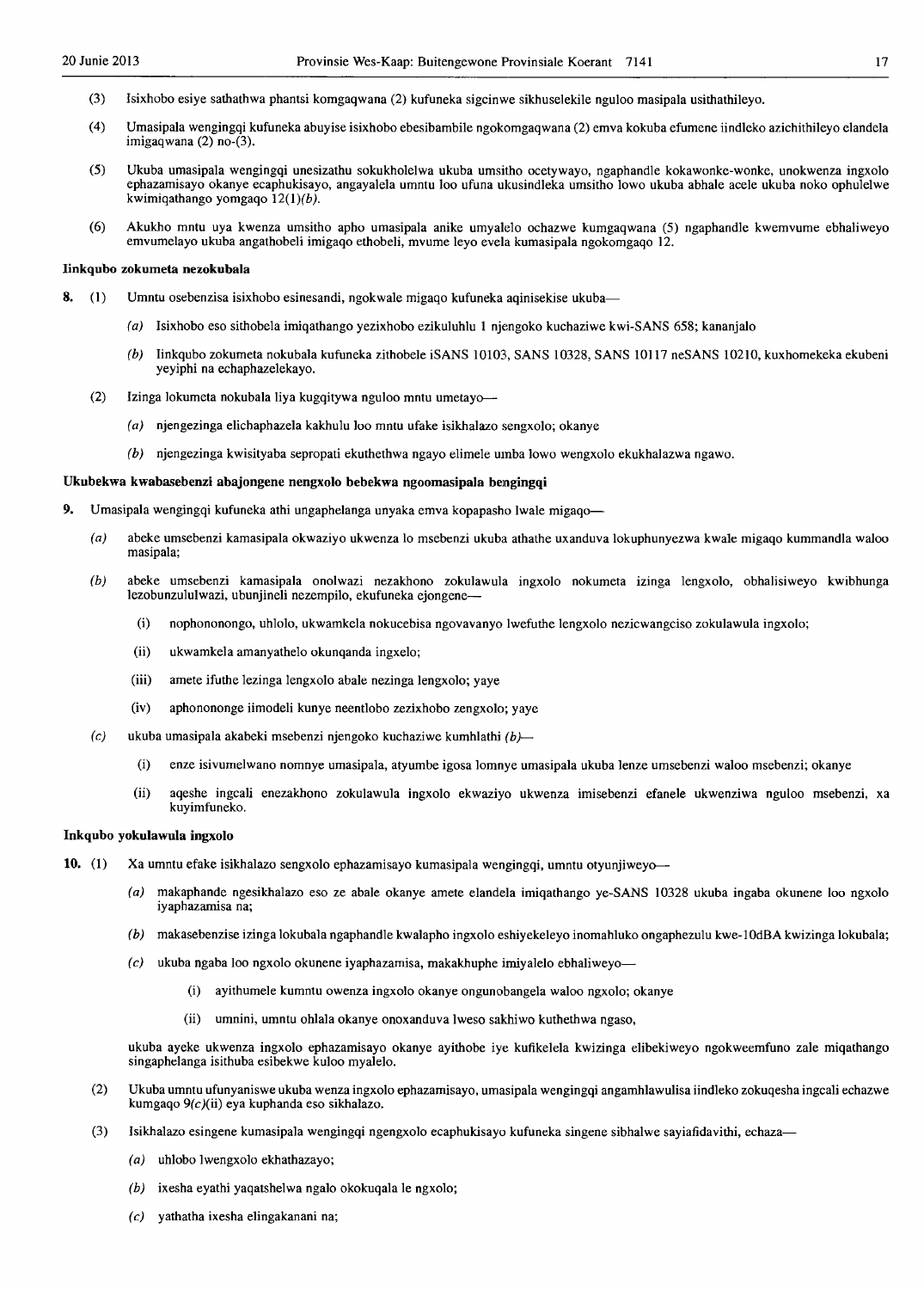- (d) yayiphuma phi na Ie ngxoJo iyinkathazo; kananjaJo
- $(e)$  ukuba iyafumaneka, kunikwe nedilesi negama lomntu ohlala kuloo ndawo iphuma kuyo le ngxolo ikhathazayo.
- (4) Xe efumene isikhalazo sengxolo ecaphukisayo, umntu ogunyazisiweyo-
	- (a) kufuneka aphande ngesi sikhalazo; yaye
	- $(b)$  ukuba, ngokokubona kwakhe, okunene loo ngxolo iyacaphukisa okanye iyakhathaza, angathumela imiyalelo ebhaliweyo----
		- (i) ayithumele kumntu owenza ingxoJo okanye ongunobangela waloo ngxolo; okanye
		- (ii) umnini, umntu ohlala okanye onoxanduva lweso sakhiwo kuthethwa ngaso,

ukuba ayeke ukwenza ingxoJo ecaphukisayo singaphelanga isithuba esibekwe kuloo myaJeJo.

#### Amagunya oomasipala beengingqi nabantu abagunyazisiweyo

- 11. (1) UMasipala unakho--
	- (a) ukubeka imiqathango xa enikeza imvume okanye esaphulela umntu ukuba angangathobeli Je migaqo; kananjal0
	- $(b)$  esebenzisa imiqathango echaphazelekayo yawo nawuphi na omnye umthetho, angabeka izixhobo zokumeta izinga lengxolo okanye izixhobo ezibunjaJo, iimpawu zendleJa okanye izaziso naphi na apho anegunya lokulawula khona.
	- (2) Umntu ogunyazisiweyo, angathi elandela isikhalazo esingenileyo, sengxoJo ecaphukisayo okanye ephazamisayo, angene ngaphakathi kwisakhiwo ukuya kwenza uhlolo okanye ukuya kuphanda kodwa oko kuya kuxhomekeka kumgaqwana (3).
	- (3) Umntu ogunyazisiweyo akanakungena kwindlu yomntu esiya kunyanzelisa imiqathango yomgaqwana (2) ngaphandle kokuba-
		- (a) ufumene imvume yomninindlu okanye umntu ojongene naloo ndlu; okanye
		- (b) abe ufumene isigunyaziso (iwaranti) ekhutshwe ngumantyi emva kokuba umantyi ezanelisile ukuba kukho isizathu sokukhutshwa kweso sigunyaziso.

#### Iimeko ezixolelwayo okanye ezapbulelwayo

- 12. (1) Umasipala wengingqi angavumela nawuphi umntu okanye indawo ukuba angayithobeli imiqathango yale migaqo-
	- (a) ngokokubona kwakhe, okanye
	- $(b)$  xa umntu efake isicelo enika izizathu ezipheleleyo zokufaka eso sicelo.
	- (2) Umfaki-sicelo ekubhekiswe kuye kumgaqwana  $1(b)$  kufuneka, ngokwenkqubo efunwa ngumasipala, afumane izimvo ezibhaliweyo malunga nesicelo asifakileyo.
	- (3) Inkqubo ekubhekiswe kuyo kumgaqwana (2) mayinike abantu abanomdla nabachaphazelekayo ithuba lokuba bangenise izimvo zabo ezibhaliweyo maJunga nokuvunyeJwa kwaloo mntu ukuba angathobeli Ie miqathango, yaye umfaki-sicelo anganika impenduo ebhaJiweyo ephendula ezo zimvo zingenisiweyo.
	- (4) Umasipala kufuneka, emva kokuqwalasela isicelo esifakiweyo, ngokwemimiselo yolawulo lwendalo esingqongileyo, phantsi kwemigaqo yeNEMA enze enye yezi zinto zilandelayo, ekwenza oko ngembalelwano-
		- $(a)$  amvumele umntu ofake isicelo ukuba axoleleke ekuthobeleni imigaqo, ebeka imiqathango yoxoleleko olo, ukuba ikhona;
		- $(b)$  usenokungavumi ukophulela umntu ze xa eceliwe anike izizathu zokwala ukunika isaphulelo; okanye
		- (e) afune uvavanyo Jwefuthe IwengxoJo ngokwemiqathango yeSANS 10328 phambi kokuba enze isigqibo ekubhekiswe kuso kumhlathi  $(a)$  okanye  $(b)$ .
	- (5) Imiqathango ekubhekiswe kuyo kumgaqwana  $(4)(a)$  ingabandakanya oku, xa oko kuyimfuneko-
		- (a) isithuba sesaphulelo eso, kubandakanywa amaxesha neentsuku apho izenzo ezinokwenza ingxolo zinokuvunyelwa khona;
		- (b) ukuba ingaba isaziso esikwiSihlomelo I, kufuneka sibekwe kwindawo ecacileyo na, nakwindawo nganye engena uluntu kweso sakhiwo;
		- (e) ukuba ingaba amazinga engxolo kufuneka ebekelwe iliso na, ukuba kunjaio, kufuneka oko kwenziwe njani kwanokuba iirekhodi zigcinwe ndawoni na xa kukho umntu ofuna ukuzibona; kunye
		- $(d)$  nayiphi na eminye imiqathango yesaphulelo.
	- (6) Umasipala wengingqi angenza izilungiso okanye atshintshe isaphulelo okanye imiqathango ayibekileyo kumgaqwana  $4(a)$ 
		- (a) ngokwakhe; okanye
		- (b) xa umntu ofumene isaphuieio efake isiceio.